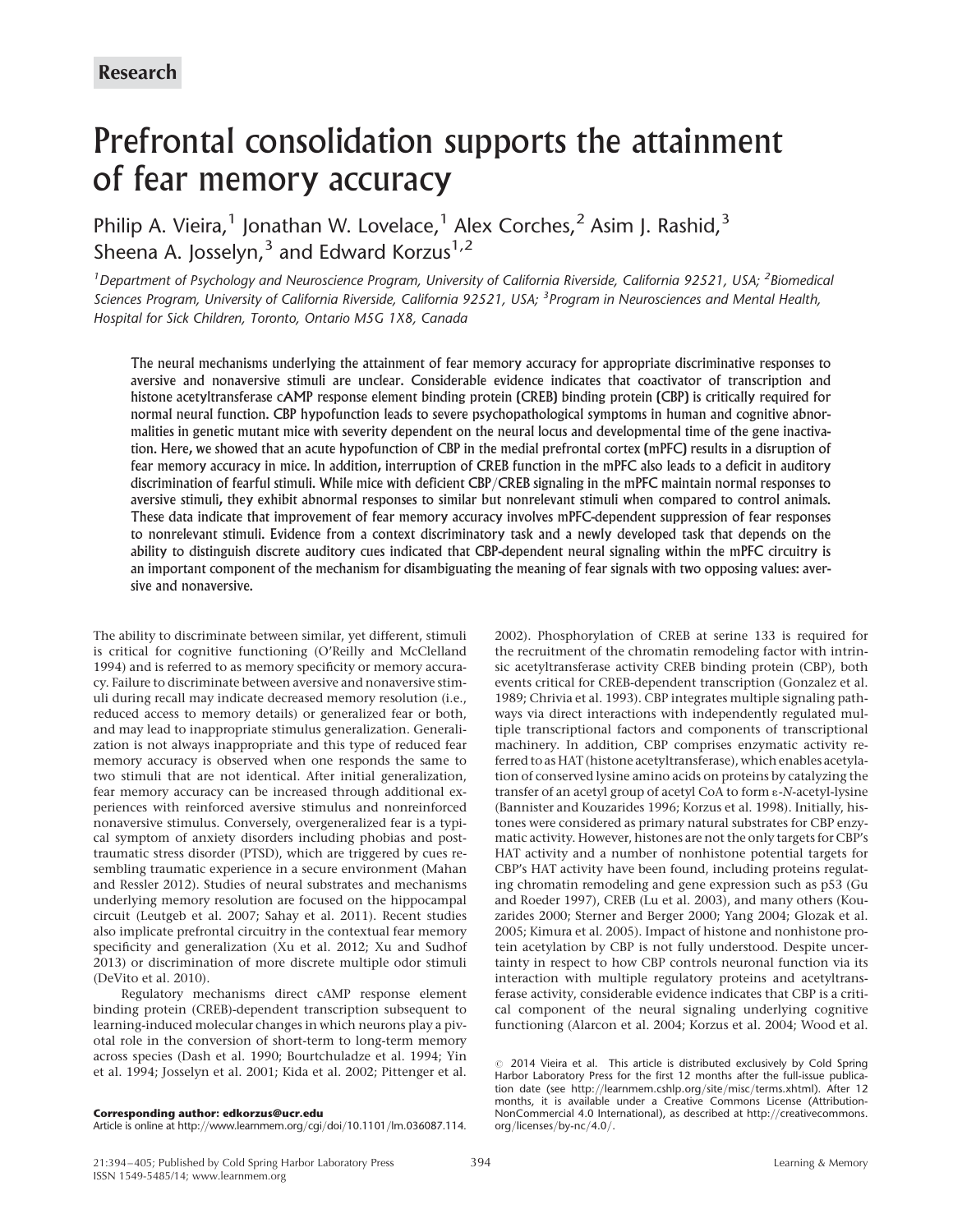2005; Chen et al. 2010; Barrett et al. 2011; Valor et al. 2011, 2013; Peixoto and Abel 2012; Maddox et al. 2013). However, it is difficult to separate developmental defects, compensatory developmental effects, and acute function in the adult brain of a gene with pronounced developmental functions. To avoid developmental confounds, four independent manipulations to down-regulate CBP acetyltransferase activity specifically in the adult living brain have been reported to date. Acute CBP hypofunction targeted specifically in adult mice by means of Tet-regulatable expression of CBPAHAT targeted to excitatory forebrain neurons (Korzus et al. 2004) or hippocampal focal knockout of CBP (Barrett et al. 2011) or intra lateral amygdala infusion of c646, a selective pharmacological inhibitor of p300/CBP activity, shortly following fear conditioning (Maddox et al. 2013) resulted in selective impairment of long-term potentiation (Barrett et al. 2011; Maddox et al. 2013) and long-term memory (Korzus et al. 2004; Barrett et al. 2011; Maddox et al. 2013). In addition, ablation of CBP in the adult brain resulted in impaired environmental enrichment-induced neurogenesis (Lopez-Atalaya et al. 2011), which suggests an additional role of CBP in adult neurogenesis-dependent enhancement of adaptability toward novel experiences (Aimone et al. 2011; Sahay et al. 2011). These data strongly implicate CBP acetyltransferase activity in neural epigenetic signaling underlying long-term memory consolidation.

Although there has been extensive research into the function of the PFC during information acquisition and retrieval, a fundamental question that has escaped resolution is whether CBP-dependent signaling within the prefrontal cortex supports mechanisms in which fear memories are encoded and retrieved without confusion. Using mutant mice expressing dominant negative CBP with eliminated acetyltransferase activity, we have tested the impact of CBP-dependent mechanisms in the mPFC on fear memory accuracy. Evidence from context and auditory discriminatory tasks indicated that the mPFC circuitry is critical for the acquisition of fear memory accuracy necessary for the recognition of subtle differences between aversive and nonaversive stimuli. These data indicate that CBP-dependent signaling in the mPFC is critical for the suppression of fear responses to nonrelevant stimuli, which is a necessary process toward improvement of fear memory accuracy.

# Results

# Impairment of contextual fear memory specificity in CBP $\triangle$ HAT<sup>PFC</sup> mice

The CBP $\Delta$ HAT mutant, a dominant-negative inhibitor of CBPdependent lysine acetylation, harbors a substitution mutation<br>of two conserved residues (Tyr<sup>1540</sup>/Phe<sup>1541</sup> to Ala<sup>1540</sup>/Ala<sup>1541</sup>) in the acetyl CoA binding domain (Korzus et al. 1998, 2004). This mutant has no intrinsic acetyltransferase activity due to its inability to interact with a donor of acetyl group, acetyl-CoA, but it retains all protein–protein interaction domains (Korzus et al. 1998). When expressed acutely in adult excitatory neurons, CBPAHAT functions as a specific blocker of long-term memory consolidation without affecting information acquisition or short-term memory (Korzus et al. 2004). To test the impact of CBP-dependent signaling in the medial prefrontal cortex (mPFC) on fear memory specificity, we generated mice expressing CBPAHAT and eGFP in the mPFC using virus-mediated gene transfer (referred to as CBP $\Delta$ HAT<sup>PFC</sup> mice) (Fig. 1A). For control mice, we injected virus-expressing eGFP only in the mPFC. Cytohistological analysis of brain tissue isolated from CBPAHAT<sup>PFC</sup> and control animals revealed that the majority of cells expressing mutant protein in the mPFC were neurons (Ctrl,  $93.85 \pm 0.006\%$ ,  $n = 3$ ; CBP $\Delta$ HAT<sup>PFC</sup>, 92.06 ± 0.012%, n = 3; t<sub>(2)</sub> = -0.03, P = 0.511, r = 0.013; data not shown). Conditioned CBP $\Delta$ HAT<sup>PFC</sup> mice display decreased levels of acetylated histone H3 (t-test,  $t_{(10)} = 2.38$ ,  $P =$ 0.0382,  $r = 0.6013$ ; Ctrl,  $1 \pm 0.06$ ,  $n = 5$ ; CBP $\triangle$ HAT<sup>PFC</sup>, 0.74  $\pm$ 0.06,  $n = 7$ ) and acetylated histone H4 (Ac-H4 [right panel], t-test,  $t_{(10)} = 2.9718$ ,  $P = 0.0140$ ,  $r = 0.6848$ ; Ctrl,  $1 \pm 0.04$ ,  $n = 6$ ; CBP $\triangle$ HAT<sup>PFC</sup>, 0.67  $\pm$  0.10, n = 6) in cells expressing GFP when compared to conditioned control animals (Fig. 1B). These data are consistent with previous studies reporting decreased levels of acetylated histones in CBP mutant mice (Alarcon et al. 2004; Wood et al. 2005; Chen et al. 2010; Barrett et al. 2011; Valor et al. 2011; Peixoto and Abel 2012).

We examined CBP $\Delta$ HAT<sup>PFC</sup> mice using the fear-conditioning paradigm (Fig. 1C). CBP $\Delta$ HAT<sup>PFC</sup> mice performed similarly to controls in the contextual version of the fear conditioning task after a 24-h delay (Ctrl, 25.78%,  $n = 10$ ; CBP $\Delta HAT^{PFC}$ 22.14%,  $n = 10$ ;  $t_{(18)} = 1.28$ ,  $P = 0.108$ ) (Fig. 1C). To determine whether the mPFC supports fear memory accuracy, we examined  $CBP\Delta HAT^{PFC}$  mice using the context fear discrimination task (Fig. 1D; Lovelace et al. 2014). First, we tested CBPAHAT<sup>PFC</sup> and control mice on a generalization task, in which we examined the freezing responses to novel context B after training on the fear conditioning task to context A. Context B was similar yet not identical to the training context A (see Materials and Methods). We found no difference in freezing responses to context B or A in CBP $\triangle$ HAT<sup>PFC</sup> and control mice (Context A vs. B t-test: Ctrl,  $n = 9$ ,  $P = 0.805$ ; CBP $\Delta$ HAT<sup>PFC</sup>,  $n = 11$ ,  $P = 0.851$ ) (Fig. 1E). Thus, CBP $\Delta HAT^{PFC}$  mice did not demonstrate any obvious abnormalities in fear memory generality during the initial presentation of novel context B. Next, CBPAHAT<sup>PFC</sup> mice and control littermates were trained to distinguish between the conditioned context A, which was paired with a foot shock  $(CS+)$ , and an unconditioned context B, which was not paired with any reinforcement (CS–), over multiple training sessions (Fig. 1D). This task requires temporal integration because animals learn subtle differences between context A and B over many days with a single exposure to each context only once per day. Initially, the control and CBP $\Delta$ HAT<sup>PFC</sup> mice generalized their conditioned responses and exhibited similar freezing levels to both the CS+ and CS– contexts (Block Trials 1–4). However, the control animals began to freeze significantly less in response to context B compared to context A after four block trials of training, demonstrating the ability to consistently distinguish between similar yet different contexts (Block Trials 5–6) (RM-ANOVA of trial block and context: Context,  $F_{(1,8)} = 9.423$ ,  $P = 0.015$ ; Trial Block,  $F_{(5,40)} = 3.24$ ,  $P = 0.015$ ; Trial Block × Context,  $F_{(5,40)} = 6.58$ ,  $P =$  $0.0001$ ;  $n = 9$ ) (Fig. 1F). Post hoc analysis using Bonferroni correction for multiple comparisons indicated that differences were present during Trial Blocks 5 ( $P = 0.003$ ) and 6 ( $P = 0.005$ ). In contrast to the control animals, CBP $\Delta$ HAT<sup>PFC</sup> mice failed to distinguish between context A and B and continued to generalize their conditioned responses throughout all 12 d of training (RM-ANOVA of trial block and context: Context,  $F_{(1,10)} = 5.42$ ,  $P = 0.04$ ; Trial Block,  $F_{(2,15)} = 11.09$ ,  $P = 0.002$ ; Trial Block × Context,  $F_{(3,27)} = 1.62$ ,  $P = 0.21$ ;  $n = 11$ ) (Fig. 1G). These data demonstrated that CBP $\Delta$ HAT expressed in the mPFC resulted in imbalanced neural processes underlying fear memory specificity and generalization. Analysis of the context discrimination ratio confirmed that at the end of the training, the control animals performed better on the context discrimination task compared to the CBP $\Delta$ HAT<sup>PFC</sup> mice. Figure 1H shows no difference in performance between control and CBP $\triangle$ HAT<sup>PFC</sup> animals on Trial Block 1 (*t*-test,  $t_{(18)} = 0.02$ ,  $P = 0.99$ ,  $r = 0.005$ ), but a marked difference on Trial Block 6 (*t*-test,  $t_{(18)} = 2.60$ ,  $P = 0.018$ ,  $r = 0.52$ ). These findings demonstrate that  $\overline{\text{CBP}\Delta\text{HAT}}^{\text{PFC}}$  mice have a strong deficit in context discrimination.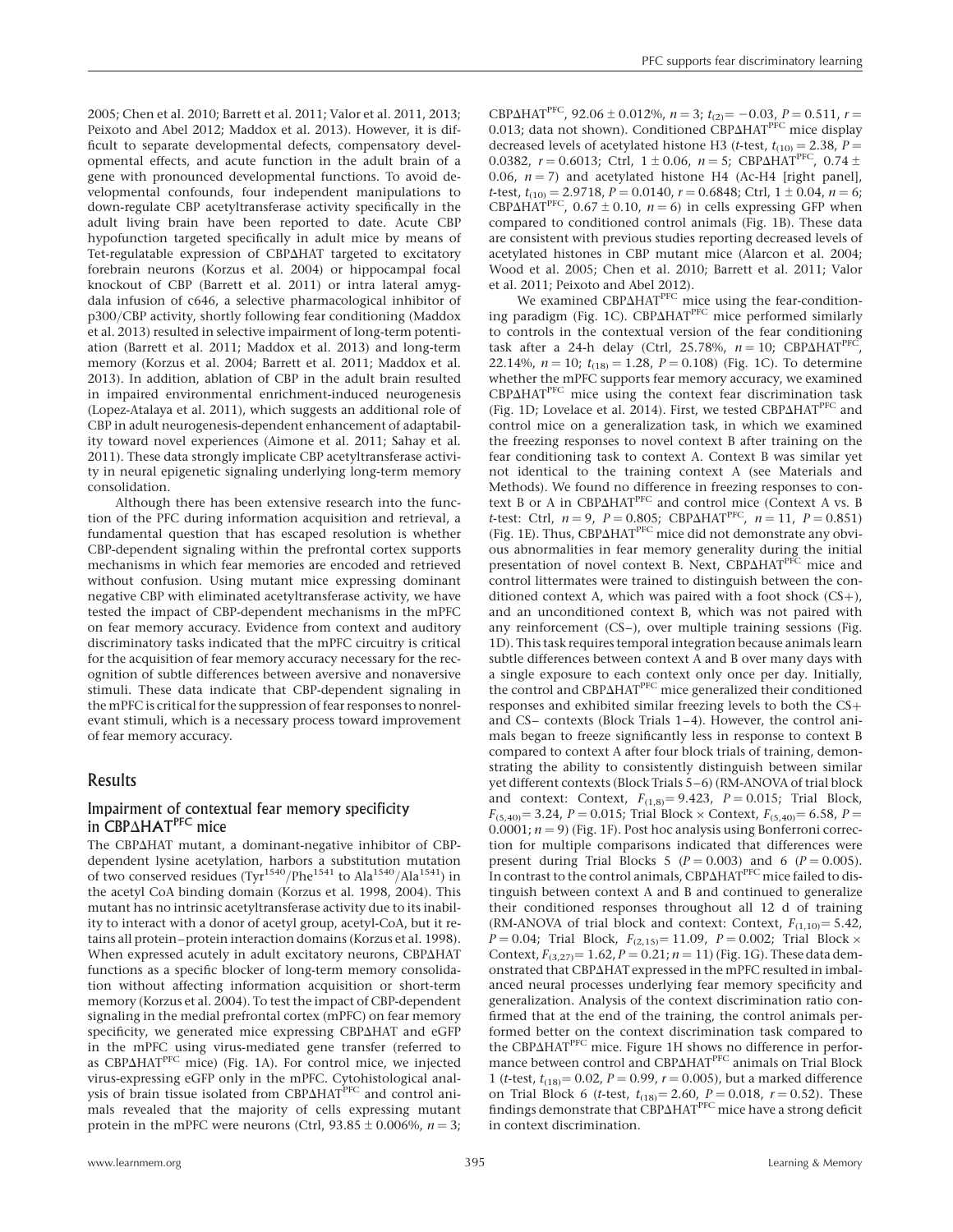Hypothetically, learning of appropriate responses to fearful and similar but not relevant stimuli may involve changes in response to aversive stimuli or nonaversive or both across the entire training. Therefore we analyzed fear responses to Context A (CS+) and, separately, to Context B (CS-) in CBP $\Delta$ HAT<sup>PFC</sup> and control mice. There was no difference in responses to conditioned stimuli CS+ between CBP $\Delta$ HAT<sup>PFC</sup> and control mice across the entire context discrimination training (RM-ANOVA of Trial Blocks 1–5 and group: Trial Block × Group,  $F_{(2.7,47.9)} =$ 1.782,  $P = 0.169$ ) (Fig. 1F,G). However, CBP $\Delta$ HAT<sup>PFC</sup> and control mice responded differently to nonrelevant stimuli  $CS$  – across training on the context discriminatory task (RM-ANOVA of Trial Blocks 1–5 and group: Trial Block × Group,  $F_{(2.9,51.6)} = 4.919$ ,  $P = 0.005$ ) (Fig. 1F,G). Change in freezing to CS – across the training (freezing  $\Delta$ ) was significantly higher in CBP $\Delta$ HAT<sup>PFC</sup> when compared to control mice (*t*-test,  $t_{(18)} = -2.235$ ,  $P = 0.038$ ) (Fig. 1I). However, calculations of freezing  $\Delta$  consider only perfor-

mance on Trial Blocks 1 and 6. In order to include performance of tested animals on each day across the entire training on the contextual discriminatory task (Trial Blocks1–6)(Fig.1F,G),wecomparedaverage slopes  $(\alpha)$  of fitted learning curves (Fig. 1J). The learning of appropriate responses to CS+ shows a positive slope in both control ( $\alpha = 4.76 \pm 1.07$ , where  $\alpha =$ slope) and CBP $\triangle$ HAT<sup>PFC</sup> ( $\alpha$  = 6.35 ± 1.61) mice and there is no difference between groups (*t*-test,  $t_{(18)} = -0.778$ ,  $P = 0.446$ ). The learning of appropriate response to  $CS$ shows a negative slope in the control group ( $\alpha = -0.88 \pm 1.34$ ), which significantly improved fear memory accuracy at the end of training (Fig.1F). Incontrast, the CBP $\Delta$ HAT<sup>PFC</sup> group, which failed to improve fear memory accuracy across training (Fig. 1G), showed a positive slope for CS- $(\alpha = 4.26 \pm 1.4)$ , a marked difference from control responses to the CS- (CS-/Ctrl,  $\alpha = -0.88 \pm 1.34$ ;  $CS$ -/CBP $\Delta$ HAT<sup>PFC</sup>,  $\alpha$  = 4.26 ± 1.4; CSslope/Ctrl vs.  $CBP\Delta HAT^{PFC}$  t-test,  $t_{(18)} = -2.614$ ,  $P = 0.018$ ). In summary, analysis of patterns of responses to Context A  $(CS+)$  and Context B  $(CS-)$  in control animals revealed that the improvement of contextual fear memory accuracy was due to increased freezing behavior to the CS+ and a decrease in freezing to  $CS$ -. CBP hypofunction in the mPFC altered the ability to learn discriminatory responses to  $CS+$  vs.  $CS$ by disrupting the pattern of the learning curve for  $CS$  - only. These data suggest that the mPFC supports the improvement of contextual fear memory accuracy by controlling the acquisition of appropriate responses to nonrelevant stimuli.

We also found that CBP $\Delta$ HAT<sup>PFC</sup> mice performed similar to controls in the cued version of the fear conditioning task during acquisition (data not shown,  $F_{(5,90)} = 1.49$ ,  $P = 0.201$ ) and after a 24-h delay (Ctrl,  $47.17 \pm 5.82$ %,  $n = 10$ ; CBP $\triangle$ HAT<sup>PFC</sup>, 57.27 ± 7.21%,  $n = 10$ ;  $t_{(18)} = -1.042$ ,  $P = 0.324$ ,  $r = -0.096$ )

(Fig. 2A). These data indicate that information acquisition and long-term memory examined with a 24-h delay on contextual (Fig. 1C) and cued fear-conditioning (Fig. 2A [and also see Fig.  $4A,B$ ) were normal in CBP $\Delta HAT^{PFC}$  mice. The normal performance of CBP $\Delta$ HAT<sup>PFC</sup> on these fear-conditioning tasks (Figs. 1C and 2A [and also see Fig. 4A,B]) indicates that CBP $\triangle$ HAT<sup>PFC</sup> mice have functioning circuitry underlying Pavlovian conditioning.

CBP $\triangle$ HAT<sup>PFC</sup> mice showed normal levels of locomotor activity (Total Distance Traveled: Ctrl,  $46159.94 \pm 1335$  mm,  $n =$ 12; CBP $\Delta$ HAT<sup>PFC</sup>, 43563.67 ± 4730.60 mm, n = 16; t<sub>(11)</sub> = -0.43,  $P = 0.6627$ ,  $r = 0.1289$ . Average Velocity: Ctrl,  $51.52 \pm 1.50$ mm/sec,  $n = 12$ ; CBP $\Delta$ HAT<sup>PFC</sup>, 48.43 ± 5.23 mm/sec,  $n = 16$ ;  $t_{(11)} = -0.367$ ,  $P = 0.6399$ ,  $r = 0.1101$ ) (Fig. 2B,C) and normal anxiety-related responses (Thigmotaxis: Ctrl, 58.58  $\pm$  4.12%, n = 12; CBP $\triangle$ HAT<sup>PFC</sup>, 66.37 ± 6.14%, n = 16; t<sub>(11)</sub> = 0.34, P = 0.3689,  $r = 0.1030$  (Fig. 2D).



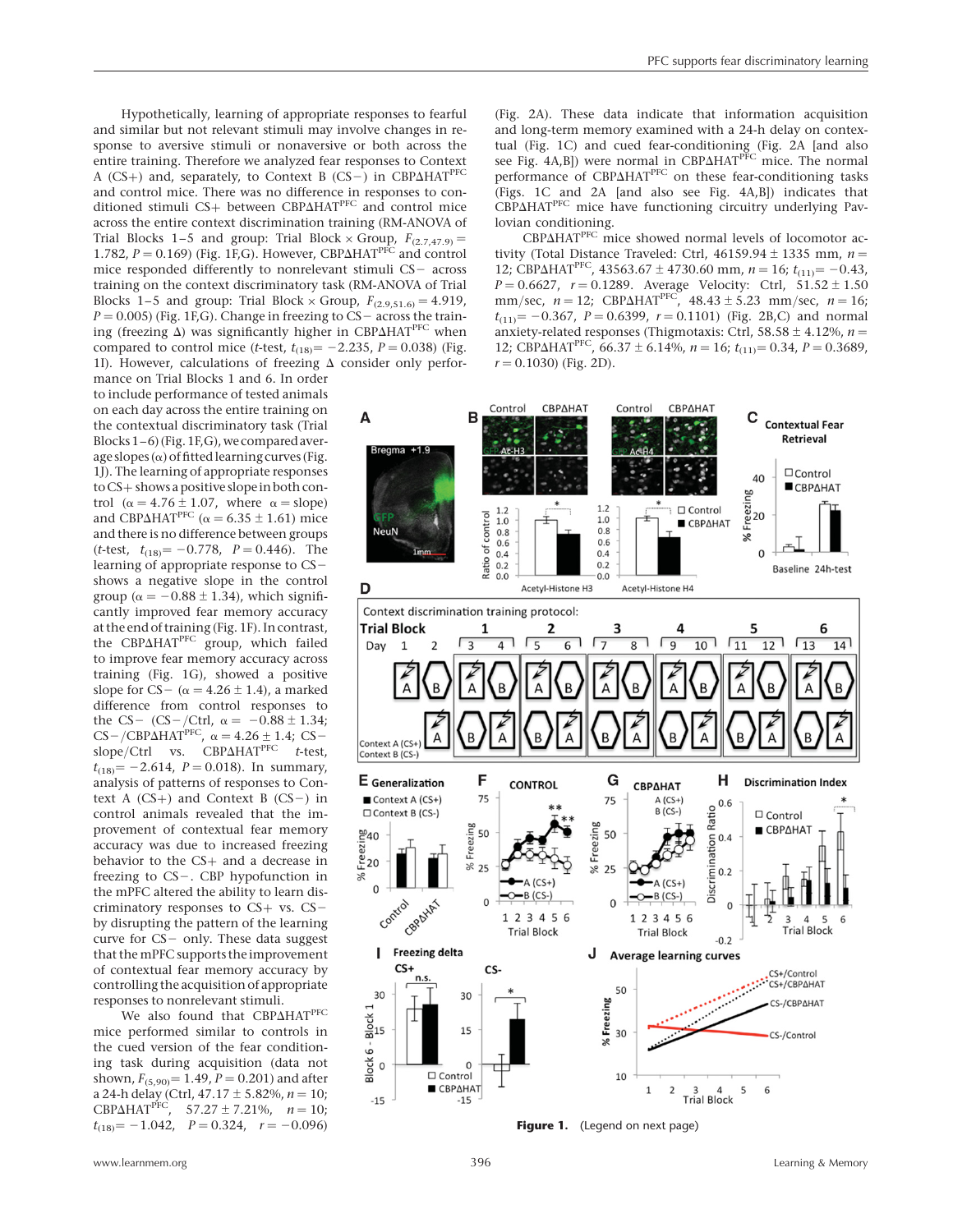# Impairment of auditory memory specificity in CBP $\triangle$ HAT<sup>PFC</sup> mice

To evaluate if the deficient discrimination of aversive and nonaversive external stimuli was sensory input-specific, we examined CBP $\triangle$ HAT<sup>PFC</sup> mice using a novel auditory discrimination task, which tests the ability of subjects to recognize the direction of frequency modulated (FM)-sweeps (trains of upward and downward  $FM$ -sweeps) (Fig. 3). This assay includes 3 d of acquisition (single CS+ foot shock pairing) followed by a 24-h test on Day 4 and a generalization test on Days 4–5. Discrimination training takes place on Days 7–12 in which animals are run through three sessions: first, they are tested for freezing to  $CS+$  and  $CS-$  (in context C); second, they are exposed to  $CS+$  (or  $CS-$ ); third, they are exposed to  $CS-$  (or  $CS+$ ).

In parallel experiments, we also microinjected into the mPFC an HSV virus encoding a mutant form of CREB (mCREB) and tested these mice (mCREBPFC) in the auditory discrimination task. CREB is implicated in memory consolidation across a variety of species (Dash et al. 1990; Bourtchuladze et al. 1994; Yin et al. 1994; Josselyn et al. 2001; Kida et al. 2002; Pittenger et al. 2002) and functions immediately upstream of CBP. mCREB (CREB<sup>S133A</sup> mutation) cannot be phosphorylated at the key serine 133 residue

**Figure 1.** Contextual fear memory specificity was deficient in CBP $\Delta H A T^{PFC}$  mice. (A) Viral-mediated delivery to the mPFC. Long-term expression HSV-1 viruses carrying CBPAHAT (HSV/CBPAHAT-IRES2-EGFP) or eGFP as the control (HSV/EGFP) were injected into the mouse mPFC. To determine the pattern of GFP-tagged virus expression, the imaged tissue was compared to the Paxinos and Franklin (2001) mouse atlas and areas of maximal GFP expression were labeled as injection sites. A representative image of mPFC viral infection showed the precision of our viral-targeting procedures. The pattern of EGFP expression was similar 4 d or 20 d after HSV virus injection into the mPFC. Green, GFP; white, NeuN neuronal marker.  $(B)$  CBP $\Delta$ HAT blocks acetylation of histone H3 and H4 in the mPFC. To determine the effects of viral infection with CBPAHAT on neural signaling, the levels of acetylated histones H3 and H4 were assessed in the brains of infected animals and compared to controls in a standard IHC analysis 25 min after auditory fear conditioning (see Materials and Methods). Cells expressing viral CBPAHAT showed significantly lower levels of acetylated histone H3 and H4 when compared to control animals expressing GFP only. Representative images show GFP (in green) and acetylated histone H3 (Ac-H3, left panel; t-test,  $t_{(10)} = 2.38$ ,  $P = 0.0382$ , effect size  $r = 0.6013$ ) or acetylated histone H4 (Ac-H4*, right* panel; *t*-test, *t<sub>(10)</sub> = 2.9718, P = 0.0140,* effect size *r* = 0.6848) CBPΔHAT<sup>PFC</sup><br>mice. Three animals were used per group. GFP, green; Ac-H3, white; Ac-H4, white; red bar, 10 μm.<br>(C) Pavlo (Ctrl) mice showed normal acquisition and retention of contextual fear conditioning. Contextual fear was tested in context A at 24 h after a single context A-foot shock pairing. (D) Experimental design for the context discrimination test. Context A and B were similar but not identical. The protocol included 14 d of training. The mice were placed in context A  $(CS+)$  for 180 sec followed by a foot shock (arrow), and context B (CS-) lacked any reinforcement. (E) Generalization test. Freezing behavior to context A and a similar but not identical context B after conditioning to context A-foot shock pairing was not different, in both groups. Freezing in both tested groups was comparable in response to both contexts, indicating that context A was sufficiently similar to context B that generalization was occurring early in training. (*F)* After the initial generalization of fear conditioned responses, control mice exhibited<br>robust fear memory specificity. (*E*) CBP∆HAT<sup>PFC</sup> mice exhibited a deficit in context discrimination. (*H*) The context discrimination ratios (DI) were calculated using the freezing responses to  $CS+$  and  $CS-$  according to the formula DI = ([Context A – Context B]/[Context A + Context B]). Analyses revealed dif-<br>ferences in the performance during Trial Block 6 between CBP∆HAT<sup>PFC</sup> and control mice, but not during Trial Blocks 1–5. CBP $\Delta H$ AT<sup>PFC</sup> mice,  $n = 11$ . Control,  $n = 9$ . (*I*) Change in freezing across training (freezing Δ), calculated as the (freezing on Trial Block 6 – freezing on Trial Block 1). There was no difference in<br>responses to conditioned stimuli CS+ between CBPΔHAT<sup>PFC</sup> and control mice. Change in freezing to<br>CS – across Average learning curves for learning of appropriate responses to  $CS+$  and  $CS-$  were calculated based on the performance of control and CBPDHATPFC groups across the entire training (Trial Blocks 1 –6) (Fig. 1F, G) followed by fitting the regression line and t-test analysis on the mean of those slopes. The analysis of patterns of responses to  $CS+$  and  $CS-$  in control animals tested on the context fear discriminatory task revealed that the improvement of fear memory accuracy was due to an incline in freezing to CS+ and a slight decline in freezing to CS- (CS+/Ctrl,  $\alpha = 4.76 \pm 1.07$ ; CS-/Ctrl,  $\alpha = -0.88 \pm 1.34$ ). The learning of appropriate responses to  $CS+$  shows a positive slope  $(\alpha)$  in both control and CBP $\Delta$ HAT<sup>PFC</sup> mice and there is no difference between groups (CS+/Ctrl,  $\alpha = 4.76 \pm 1.07$ ; CS+/CBP $\Delta H A T^{PFC}$ ,  $\alpha = 4.76 \pm 1.07$ ; CS+/CBP $\Delta H A T^{PFC}$ 6.35  $\pm$  1.61; CS+ slope/Ctrl vs. CBP $\Delta H A T^{PFC}$  t-test,  $t_{(18)} = -0.778$ ,  $P = 0.446$ ). The CBP $\Delta H A T^{PFC}$ group, which failed to improve fear memory accuracy, showed a positive slope for CS – , a marked diffe-<br>rence from control responses to the CS – (CS – /Ctrl,  $\alpha = -0.88 \pm 1.34$ ; CS – /CBP∆HAT<sup>PFC</sup>,  $\alpha = 4.26 \pm$ 1.4); CS – slope/Ctrl vs. CBP $\Delta$ HAT<sup>PFC</sup> t-test,  $t_{(18)} = -2.614$ , P = 0.018). The asterisks indicate statistical significance: (\*)  $P < 0.05$ , (\*\*)  $P < 0.01$ , (n.s.) not significant.

and, therefore, cannot recruit CBP and activate transcription (Gonzalez et al. 1989; Chrivia et al. 1993). Thus we have tested a possible involvement of this well-recognized mediator of memory consolidation in auditory fear discrimination in parallel experiments to those performed in CBP $\Delta$ HAT<sup>PFC</sup> mice.

We first examined FM-sweep fear conditioning acquisition in CBP $\Delta$ HAT<sup>PFC</sup> and mCREB<sup>PFC</sup> mice. All three groups: the CBP $\Delta$ HAT<sup>PFC</sup>, mCREB<sup>PFC</sup>, and control mice similarly acquired this form of Pavlovian conditioning (RM-ANOVA of Day and Group,  $F_{(4,82)} = 0.975$ ,  $P = 0.426$ ) (Fig. 4A) and showed the same performance on the 24-h memory test (two way ANOVA of Group and Baseline/24 h-Test: Group,  $F_{(2,82)} = 0.777$ ,  $P = 0.463$ ; Baseline/24-h Test,  $F_{(1,82)} = 688.3, P = 1.2 \times 10^{-41}$ ; Group  $\times$  Baseline/24-h Test,  $F_{(2,82)} = 0.205$ ,  $P = 0.815$ ) (Fig. 4B). These data demonstrate that information acquisition and long-term memory tested after a 24-h delay on FM-sweep fear conditioning was<br>normal in CBPΔHAT<sup>PFC</sup> and mCREB<sup>PFC</sup> mice. We also tested  $CBP\Delta HAT^{PFC}$ , mCREB $^{PFC}$ , and control mice on generalization tasks, in which we examined their freezing responses to novel downward FM-sweep  $(CS-)$  after training on the upward FM-sweep (CS+) fear conditioning task. The generalization test revealed that there was no difference in the freezing responses to the CS- or CS+ between CBP $\Delta$ HAT<sup>PFC</sup>, mCREB<sup>PFC</sup>, and control

mice (ANOVA of FM-sweep direction and group during Days 4 and 5: Group,  $F_{(2,82)} = 0.37$ ,  $P = 0.692$ ; ANOVA of FM-sweep direction,  $F_{(1,82)} = 3.458$ ,  $P =$ 0.067; Group × FM-Sweep Direction,  $F_{(2,82)} = 0.090$ ,  $P = 0.914$ ) (Fig. 4C). These data indicate that strong generalization was observed during Days 4 and 5 in all three tested groups.

Next, the animals underwent auditory discrimination training (Fig. 4D–F). Initially, the control, CBPAHAT<sup>PFC</sup> and mCREB<sup>PFC</sup> mice generalized their conditioned responses and exhibited similar levels of freezing responses to both CS+ and  $CS-$  (Days 1–2). However, after 2 d of training, the control animals exhibited a higher number of freezing responses to CS+ and significantly fewer freezing responses to  $CS$ - compared to  $CS$ +, demonstrating the ability to consistently distinguish between similar yet different auditory patterns (Days 9–12) (RM-ANOVA of Day and FM-sweep direction: Day  $\times$  FM-sweep direction,  $F_{(2,2,33,5)} =$ 10.776,  $P = 0.0002$ ,  $n = 16$ ) (Fig. 4D). Post hoc analysis using Bonferroni correction ( $\alpha$  = 0.0083) for multiple comparisons indicated that differences were present during Days 9 (CS+ vs. CSt-test,  $t_{(30)} = 3.632$ ,  $P = 0.001$ ,  $r = 0.55$ ), 10  $(t_{(30)} = 5.227, P = 0.00001, r = 0.69)$ , 11  $(t_{(30)} = 7.540, P = 2.1 \times 10^{-08}, r =$ 0.81), and 12  $(t_{(30)} = 9.253, P = 2.7 \times$  $10^{-10}$ , r = 0.86) only.

CBP $\triangle$ HATPFC mice demonstrated weak ability to discriminate between  $CS+$  and  $CS-$ , and only during the last 2 d of training (RM-ANOVA of Day and FM-sweep direction:  $Day \times FM$ -sweep direction,  $F_{(5,70)} = 5.071$ ,  $\vec{P} = 0.001$ ,  $n =$ 15) (Fig. 4E). Post hoc analysis using Bonferroni correction for multiple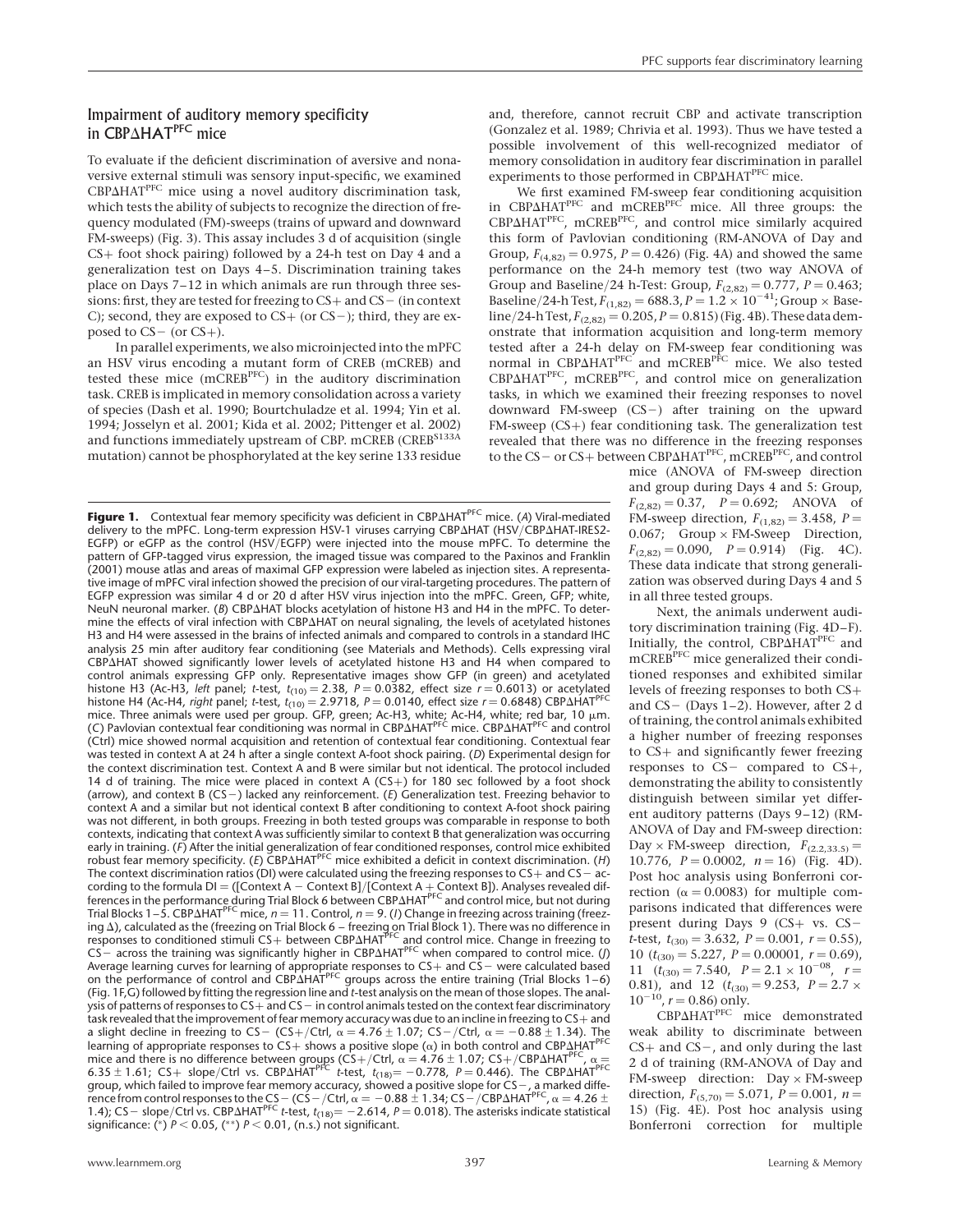

**Figure 2.** Pavlovian fear conditioning and locomotor activity are normal in CBPAHAT<sup>PFC</sup> mice. (A) Pavlovian cued fear conditioning was normal in CBPAHAT<sup>PFC'</sup> mice. CBPAHAT<sup>PFC</sup> and control (Ctrl) mice showed normal acquisition and retention of contextual fear conditioning. Contextual fear was tested in context A at 24 h after the five CS –US pairing (CS, 2 sec, 2800-Hz tone; US, –foot shock). CBP $\Delta$ HAT<sup>PFC</sup> mice, n = 10. Control, n = 10. (B,C) Noninduced locomotor activity and (D) anxietyrelated responses were unaltered in CBPAHAT<sup>PFC</sup> mice.

comparisons indicated that differences were present during Days 11 (CS+ vs. CS – t-test,  $t_{(28)} = 3.149$ ,  $P = 0.004$ ,  $r = 0.51$ ) and 12  $(t_{(28)} = 3.325, P = 0.002, r = 0.53)$  only. In contrast to the control animals, CBP $\Delta$ HAT<sup>PFC</sup> mice continued to generalize their conditioned responses after 2 d of training and failed to distinguish between context A and B during Days 9 and 10 (Day 9,  $P = 0.286$ ; Day 10,  $P = 0.291$ ).

Clearly, CBPAHAT<sup>PFC</sup> mice demonstrated a strong deficit in auditory memory specificity when compared to controls (RM-ANOVA of Group and FM-sweep direction and Days 7– 12: Group × FM-sweep direction × Day,  $F_{(2.8,81.4)} = 3.033$ ,  $P =$ 0.037; Group × FM-sweep direction,  $F_{(1,29)} = 7.86$ ,  $P = 0.009$ ; CBP $\triangle$ HAT<sup>PFC</sup>,  $n = 15$ ; Ctrl,  $n = 16$ ) (Fig. 4D,E). Furthermore, analysis of discrimination ratios shows a difference in performance between control and CBP $\Delta$ HAT<sup>PFC</sup> animals on Days 10-12 (Discrimination Index CBP $\Delta$ HAT<sup>PFC</sup> vs. Ctrl t-test: Day 10,  $t_{(29)} = 2.813$ ,  $P = 0.0087$ ,  $r = 0.46$ ; Day 11,  $t_{(29)} = 3.546$ ,  $P =$ 0.001,  $r = 0.55$ ; Day 12,  $t_{(29)} = 3.643$ ,  $P = 0.001$ ,  $r = 0.56$ ; CBP $\triangle$ HAT<sup>PFC</sup>,  $n = 15$ ; Ctrl,  $n = 16$ ) (Fig. 4G) but not during the initial phase of training. Clearly, control mice show better performance than CBP $\Delta$ HAT<sup>PFC</sup> mice on auditory discrimination (Fig. 4D,E,G). Taken together, these data demonstrate that CBP $\Delta$ HAT expressed in the mPFC resulted in abnormal auditory

(FM-sweep direction) fear memory specificity.<br>Similarly to  $CBP\Delta HAT^{PFC}$  animals, mCREB $^{PFC}$  mice demonstrated a strong deficit in memory specificity during the discrimination phase when compared to controls on the auditory discrimination task (RM-ANOVA, Group  $\times$  FM-sweep direction  $\times$ Day:  $F_{(2.8,79.6)} = 4.644$ ,  $P = 0.006$ ; mCREB<sup>PFC</sup>,  $n = 14$ ; Ctrl,  $n = 16$ ) (Fig. 4F). These data demonstrated that mCREBPFC expressed in the mPFC prevented an improvement of auditory memory accuracy across the training as observed in control mice (Fig. 4D). Analysis of the auditory discrimination ratio confirmed that at the end of the training, the control animals performed better on the auditory discrimination task compared to the mCREB<sup>PFC</sup> mice (RM-ANOVA of Day and Group: Day  $\times$  Group,  $F_{(2.5,69,0)}$  = 5.149,  $P = 0.005$ ; mCREB<sup>PFC</sup>,  $n = 14$ ; Ctrl,  $n = 16$ ) (Fig. 4H). Furthermore, analysis of discrimination ratios showed a strong difference in performance between control and mCREB<sup>PFC</sup> animals on Days 10–12 (*t*-test: Day 10,  $t_{(28)} = 2.232$ ,  $P = 0.034$ ,  $r =$ 0.39; Day 11,  $t_{(28)} = 4.130$ ,  $P = 0.0003$ ,  $r = 0.62$ ; Day 12,  $t_{(28)} =$ 4.313,  $P = 0.0002$ ,  $r = 0.63$ ; mCREB<sup>PFC</sup>,  $n = 14$ ; Ctrl,  $n = 16$ ).

Next, we performed an analysis of fear responses to upsweep (CS+) and, separately, to downsweep (CS−) in con-<br>trol, CBPΔHAT<sup>PFC</sup>, and mCREB<sup>PFC</sup> mice tested on FM-sweep direc-

tion fear discriminatory task (Fig. 4). There was no difference in responses to conditioned stimuli CS+ between CBP $\triangle$ HAT<sup>PFC</sup> and control mice across the entire FM-sweep direction discrimination training  $(CS+/CBP\Delta HAT^{PFC}$  vs. Ctrl: RM-ANOVA of Days 7–12 and group, Day  $\times$  Group,  $F_{(2.8,81.6)} = 0.756$ ,  $P = 0.514$ ) (Fig. 4D,E). Similarly, there was no difference in responses to conditioned stimuli CS+ between mCREB<sup>PFC</sup> and control mice across the entire FMsweep direction discrimination training  $(CS+/mCREB<sup>PFC</sup>$  vs. Ctrl: RM-ANOVA of Days 7–12 and group,  $Day \times Group$ ,  $F_{(2.8.79.5)} = 1.808$ ,  $P = 0.155$ ) (Fig. 4D,F). An analysis of learning curves (Fig. 4J) showed a positive slope to CS+ in control ( $\alpha = 2.366 \pm 0.82$ ) and CBP $\Delta$ HAT<sup>PFC</sup>  $(\alpha = 2.384 \pm 0.894)$  mice or no change in freezing responses to CS+ in

mCREB<sup>PFC</sup> mice ( $\alpha$  = -0.278 ± 1.15) across the entire FM-sweep direction fear discriminatory task. In fact, there was no difference in the learning (slopes) of appropriate responses to CS+ between CBPAHATPFC and control groups (CS+ slope/Ctrl vs. CBP $\Delta HAT^{PFC}$  t-test,  $t_{(29)} = -0.015$ ,  $P = 0.988$ ) (Fig. 4J) or mCREB<sup>PFC</sup> and control mice (CS+ slope/Ctrl vs. mCREB<sup>PFC</sup> t-test,  $t_{(28)} = 1.906$ ,  $P = 0.067$ ) (Fig. 4J). However, CBP $\Delta HAT^{PFC}$ and mCREB<sup>PFC</sup> mice responded differently to nonrelevant stimuli CS- across training on the auditory discriminatory task when compared to normal mice  $(CS-/CBP\Delta HAT^{PFC}$  vs. Ctrl, RM-ANOVA of Days 1–5 and group, Day  $\times$  Group,  $F_{(3,8,111,4)} =$ 6.151,  $P = 0.0002$ ; CS – /mCREB<sup>PFC</sup> vs. Ctrl, RM-ANOVA of Days 1–5 and group, Day  $\times$  Group,  $F_{(3,7,103,8)} = 5.685$ ,  $P = 0.0005$ ) (Fig. 4D,E). When compared to control mice, change in freezing (freezing  $\Delta$ ) to CS- across the training was also significantly different in CBP $\Delta$ HAT<sup>PFC</sup> (*t*-test,  $t_{(29)} = -2.798$ , *P* = 0.009) (Fig. 4I) and in mCREB<sup>PFC</sup> mice (*t*-test,  $t_{(28)} = -2.466$ , *P* = 0.02) (Fig. 4I). The marked improvement of discrimination observed on the FM-sweep direction fear discriminatory task in control mice



**Figure 3.** Experimental design for the auditory discrimination test. The auditory discrimination task tests the ability of subjects to recognize a direction of FM-sweeps (trains of upward and downward FM-sweeps). The conditioned stimuli (CS) for auditory fear conditioning were 20-sec trains of FM-sweeps for a 400-msec duration, logarithmically modulated between 2 and 13 kHz (upsweep) or 13 and 2 kHz (downsweep) delivered at 1 Hz at 75 dB. As described in Materials and Methods, these assays include three phases: FM-sweep conditioning (Days 1 –3), generalization (Days 4 –5), and FM-sweep direction discrimination training (Days 6 –12).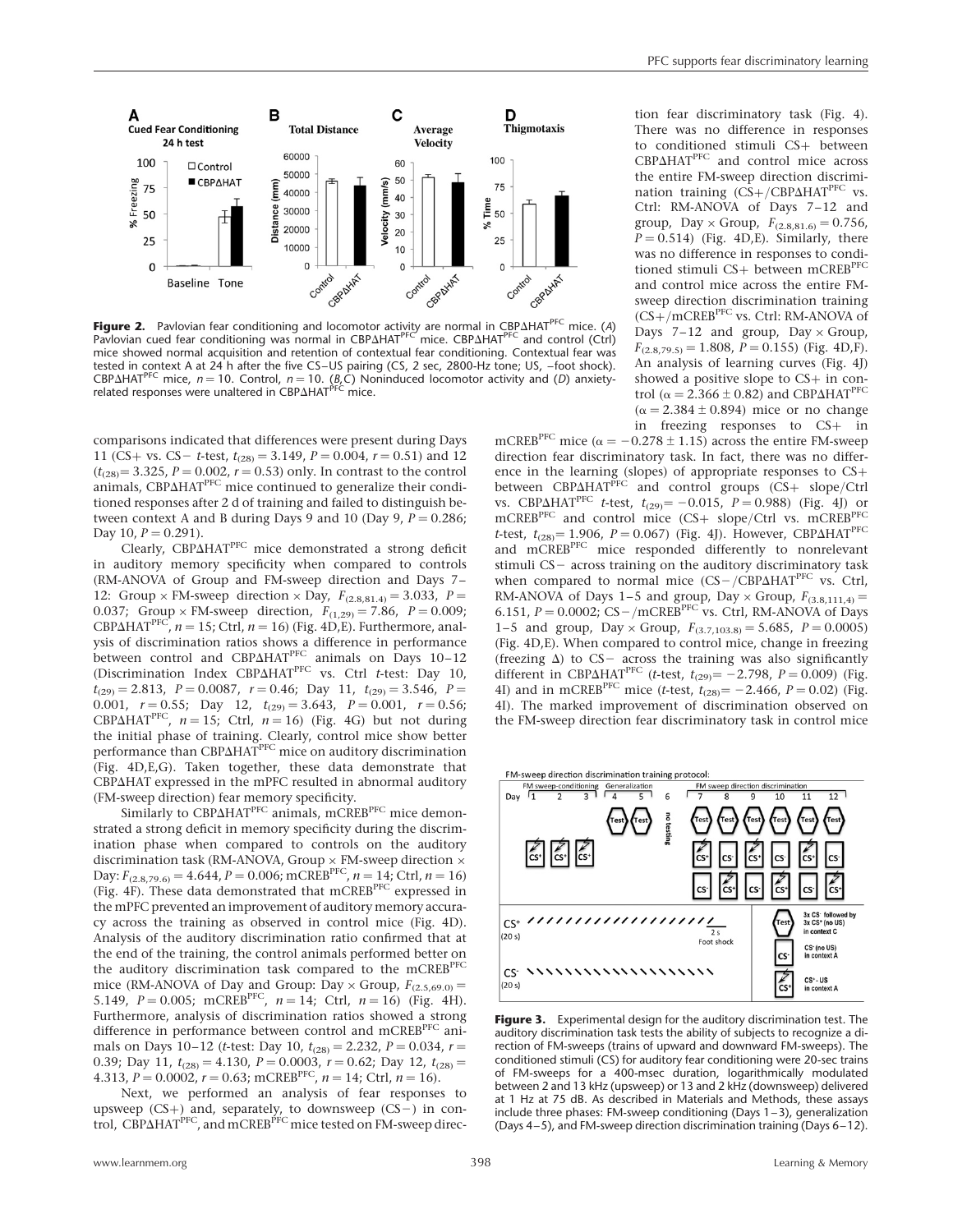(Fig. 4D,G,J) coincides with the significant negative slope of the learning curve for CS-  $(\alpha = -6.176 \pm 1.22)$  (Fig. 4J). The  $CBP\Delta HAT^{PFC}$  group, which failed to improve fear memory accuracy across training (Fig. 4E,G), shows only a slight negative slope for CS- across the training ( $\alpha = -1.22 \pm 0.78$ ) (Fig. 4J) and a marked difference when compared to the  $CS-$  slope observed in control animals (CS- slope/Ctrl vs. CBP $\Delta HAT^{PFC}$  t-test,  $t_{(29)}$  = -3.368, P = 0.002) (Fig. 4J). The mCREB<sup>PFC</sup> group, which did not improve performance on the auditory discrimination task as well (Fig. 4F,H), exhibited similar patterns of learning to the CBP $\triangle$ HAT<sup>PFC</sup> mice. While responses to CS+ do not vary from those observed for control mice (Fig. 4I,J), the  $CS-$  learning curve is significantly different in mCREBPFC mice compared to control mice  $(CS-/Ctrl, \alpha = -6.176 \pm 1.22; CS-/mCREB<sup>PEC</sup>,$  $\alpha = -0.746 \pm 1.03$ ; CS- slope/Ctrl vs. mCREB<sup>PFC</sup> t-test,  $t_{(28)} = -3.347, P = 0.002$  (Fig. 4J).

In summary, analysis of patterns of responses to CS+ and  $CS-$  in control animals tested on the FM-sweep direction fear discriminatory task revealed that the improvement of auditory fear memory accuracy was due to only a slight incline in freezing to  $CS+$  and rapid decline in freezing to  $CS-$ . CBP hypofunction or CREB hypofunction in the mPFC altered the ability to learn audi-

tory discriminatory responses to CS+ vs.  $CS-$  by disrupting the pattern of learning for CS- only, while responses to CS+ remained similar to those of control mice. Consistent with conclusions regarding contextual fear memory specificity, these data demonstrate that the mPFC supports the improvement of auditory fear memory accuracy by controlling acquisition of appropriate responses to nonrelevant stimuli.

# Discussion

The present findings are the first evidence of the critical role that the mPFC plays in the attainment of fear memory accuracy for appropriate discriminative responses to aversive and nonaversive stimuli. They add substantially to the understanding of the circuitry and molecular mechanisms underlying fear memory specificity and generalization. We demonstrated that CBP-dependent signaling in the mPFC is required for fear memory accuracy. In addition, fear memory accuracy was also abnormal in mutant mice with disrupted CREB function, which is one of the most widely studied mediators of cellular memory consolidation in Drosophila, Aplysia, and mice (Dash et al. 1990; Bourtchuladze et al. 1994; Yin et al. 1994; Josselyn et al. 2001; Kida et al. 2002; Pittenger et al. 2002). The requirement of CBP acetyltransferase activity for memory consolidation has been demonstrated before, including acetylation/deacetylation-targeted pharmacological rescue of memory consolidation in CBP $\Delta$ HAT mutant mice (Alarcon et al. 2004; Korzus et al. 2004) or latephase LTP in CBP deficient mutant mice (Alarcon et al. 2004), and also in Aplysia (Guan et al. 2002).

It is important to note that Pavlovian auditory and contextual fear conditioning were intact in CBP $\Delta$ HAT<sup>PFC</sup> and mCREB<sup>PFC</sup> mice. Memory generalization measured immediately after initial fear conditioning was also unchanged in CBPAHAT<sup>PFC</sup> and mCREB<sup>PFC</sup> mice. In addition, there was no difference between tested groups in responses to CS+ across the entire contextual or auditory discriminatory tasks. The abnormal performance of mutant mice in contextual and auditory discriminatory tasks was specific to deficits in responsiveness to  $CS-$  only and during later phases of the tasks. These data suggest that the prefrontal circuit is critically involved in learning appropriate responses to nonrelevant stimuli that are similar yet not identical to aversive stimuli. These data are consistent with the previously described function of the PFC in fear memory extinction. Increasing evidence from human (Kesner and Rogers 2004; Blumenfeld and Ranganath 2007) and animal (Hirsch and Crepel 1992; Morris et al. 1999; Takita et al. 1999; Quirk et al. 2000; Izaki et al. 2002; Maroun and Richter-Levin 2003; Santini et al. 2004; Kawashima et al. 2006; Richter-Levin and Maroun 2010) studies implicate the PFC in extinction of conditioned fear (Sotres-Bayon et al. 2006; Quirk and Mueller 2008) and conditioned taste aversion (Akirav et al. 2006).



Figure 4. (Legend on next page)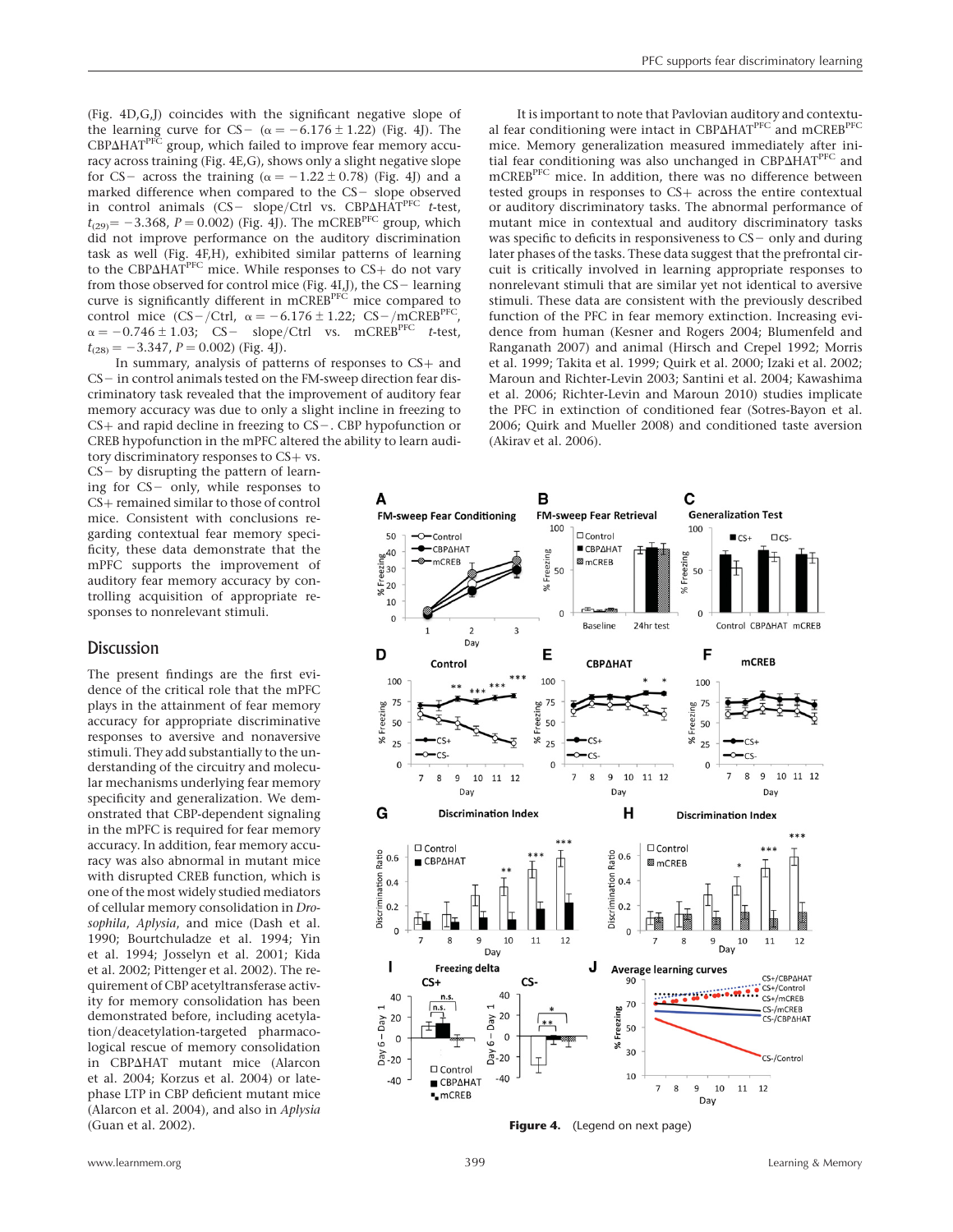$(CS+$ /Control,  $\alpha = 4.76 \pm 1.07$ , where  $\alpha =$  slope) (Fig. 1J), while

There is converging evidence that links fear memory specificity and generality with information processing in the hippocampus–thalamus–PFC–amygdala circuit (Marr 1971; O'Reilly and McClelland 1994; Leutgeb et al. 2007; McHugh et al. 2007; Kumaran and McClelland 2012; Nakashiba et al. 2012; Xu et al. 2012; Navawongse and Eichenbaum 2013; Xu and Sudhof 2013). Involvement of the PFC in context or odor discrimination during information acquisition has been previously studied (DeVito et al. 2010; Xu et al. 2012; Xu and Sudhof 2013); however, the contribution of the PFC in the discrimination of auditory patterns, such as FM-sweep direction, has not been previously explored. FM-sweep direction discrimination is important in speech recognition (Zeng et al. 2005) but its underlying neural mechanism is unknown. Auditory fear conditioning has been extensively studied and depends on synaptic plasticity within the amygdala (Fanselow and LeDoux 1999; LeDoux 2000) but neural substrates for auditory fear discrimination are less well studied in mice. Recently, it was suggested that stimulus convergence in the auditory cortex is necessary for the associative fear learning of frequency-modulated sweeps (Letzkus et al. 2011). A reduced reliance on FM-sweep direction stimuli in CBP $\Delta HAT^{PFC}$  and  $\rm mCREB^{PFC}$  mice indicates that the mPFC supports directly auditory fear memory specificity.

There is a general difference in the patterns of freezing responses to  $CS+/CS-$  between auditory and context discrimination in control animals. While the direction of learning curves (upward/downward) remains the same, their steepness varies. In the context discrimination assay (Fig. 1J), the learning of appropriate responses to CS+ showed a significantly positive slope

Figure 4. FM-sweep direction fear memory specificity is deficient in CBPAHAT<sup>PFC</sup> mice. (A,B) Pavlovian FM-sweep fear conditioning was normal in CBPAHAT<sup>PFC</sup> and mCREB<sup>PFC</sup> mice. CBPAHAT<sup>P</sup> and mCREB<sup>PFC</sup> mice showed similar acquisition (A) and retention (B) of FM-sweep fear conditioning to control (Ctrl) mice. FM-sweep fear was tested in context С at 24 h after a three upsweep–foot<br>shock pairing. (С) All three groups (СВР∆НАТ<sup>РFC</sup> and mCREB<sup>PFC</sup> and Ctrl) show no difference in the freezing responses to CS+ and CS− (*P >* 0.05) during Days 4 and 5 of training, indicating that, initially,<br>the CBP∆HAT<sup>PFC</sup> and mCREB<sup>PFC</sup> mice generalized responses and did not discriminate between upsweep and downsweep. (D) After the initial generalization of fear conditioned responses, control mice exhib-<br>ited robust fear memory specificity. (*E*) CBP∆HAT<sup>PFC</sup> mice did not discriminate between upsweep and downsweep and exhibited a deficit in auditory fear memory specificity. CBPAHAT<sup>PFC</sup> mice demonstrated strong deficit in auditory memory specificity when compared to controls (RM-ANOVA, Treatment  $\times$ Context × Trial Blocks 1–6,  $F_{(2.806,81.366)}$  = 3.033, P = 0.037) (Fig. 1B,C). (F) Similarly to CBP $\Delta HAT^{PFC}$ , mCREB<sup>PFC</sup> mice did not discriminate between upsweep and downsweep and exhibited a deficit in auditory fear memory specificity. (G) The FM-sweep direction discrimination ratios (DI) were calculated using the freezing responses to CS+ and CS- according to the formula  $DI = ([Upsweep – Downsweep])$ . Analyses revealed differences between CBP $\Delta HAT^{PFC}$  and control mice in the performance during Days  $11-12$  between CBP $\Delta HAT^{PFC}$  and control mice. CBP $\Delta$ HAT<sup>PFC</sup>,  $n = 15$ ; Ctrl,  $n = 16$ . (H) Analyses revealed differences between mCREB<sup>PFC</sup> and control mice in the performance during Days 11–12. mCREB<sup>PFC</sup>,  $n = 14$ ; Ctrl,  $n = 16$ . (*I*) Change in freezing across training (freezing  $\Delta$ ), calculated as the (freezing on Day 12 – freezing on Day 7). There was<br>no difference in responses to conditioned stimuli CS+ between CBP $\Delta$ HAT<sup>PFC</sup>, mCREBPFC, and control mice. Change in freezing to CS- across the training was significantly higher in CBP $\Delta$ HAT<sup>PFC</sup> and mCREB<sup>PFC</sup> when compared to control mice. (*J*) Average learning curves for learning of appropriate responses to CS+ and CS - were calculated based on the performance of control and CBPAHAT<sup>PFC</sup> group across the entire training  $(D-F)$ , Days 7-14, followed by fitting the regression line and t-test analysis on the mean of those slopes  $(\alpha)$ . The analysis of patterns of responses to CS+ and CS- in control animals tested on the FM-sweep direction fear discriminatory task revealed that the improvement of auditory fear memory accuracy was due to a slight incline in freezing to  $CS+$  and rapid decline in freezing to CS- (CS+/Ctrl,  $\alpha = 2.366 \pm 0.82$ ; CS-/Ctrl,  $\alpha = -6.176 \pm 1.22$ ). There was no difference in the learning (slopes) of appropriate responses to  $CS$ + between  $CBP\Delta HAT^{PFC}$  and control groups  $(CS_+/Ctr)$ ,  $\alpha = 2.366 \pm 0.82$ ;  $CS_+/CBP\Delta HAT^{PFC}$ ,  $\alpha = 2.384 \pm 0.894$ ;  $CS_+$  slope/Ctrl vs. CBPAHAT<sup>PFC</sup> t-test,  $t_{(29)} = -0.015$ ,  $P = 0.988$ ) or mCREB<sup>PFC</sup> and control mice (CS+/Ctrl,  $\alpha =$ 2.366  $\pm$  0.82; CS+/mCREB<sup>PFC</sup>,  $\alpha = -0.278 \pm 1.15$ ; CS+ slope/Ctrl vs. mCREB<sup>PFC</sup> t-test, t<sub>(28)</sub>=<br>1.906, P = 0.067). The CBP∆HAT<sup>PFC</sup> group, which failed to improve fear memory accuracy, showed a positive slope for CS-, a marked difference from control responses to the CS- (CS-/Ctrl,<br> $\alpha = -6.176 \pm 1.22$ ; CS-/CBPΔHAT<sup>PFC</sup>,  $\alpha = -1.22 \pm 0.78$ ; CS- slope/Ctrl vs. CBPΔHAT<sup>PFC</sup> *t*-test,  $t_{(29)} = -3.368$ ,  $P = 0.002$ ). Similar to the CBP $\Delta$ HAT<sup>PFC</sup> group, the mCREB<sup>PFC</sup> group did not improve performance on the auditory discrimination task and showed a positive slope for CS – , a marked differ-<br>ence from control responses to the CS – (CS – /Ctrl,  $\alpha = -6.176 \pm 1.22$ ; CS – /mCREB<sup>PFC</sup>,  $\alpha = -0.746 \pm 1.03$ ; CS $-$  slope/Ctrl vs. mCREB<sup>PFC</sup> t-test, t<sub>(28)</sub> =  $-3.347$ , P = 0.002). The asterisks in-<br>dicate statistical significance: (\*) P < 0.05, (\*\*) P < 0.01, (\*\*\*) P < 0.001, (n.s.) not significant.

the learning of the appropriate response to  $CS-$  showed a slight negative slope (CS-/Control,  $\alpha = -0.88 \pm 1.34$ ) (Fig. 1J). The marked improvement of discrimination observed on the FM-sweep direction fear discriminatory task in control mice (Fig. 4D) coincides with the slight positive slope of the learning curve for CS+ (CS+/Control,  $\alpha = 2.366 \pm 0.82$ ) (Fig. 1J) and the significant negative slope of the learning curve for  $CS - (CS -/$ Control,  $\alpha = -6.176 \pm 1.22$ ) (Fig. 1J). Two possible factors may have an effect on the steepness of learning curves for acquired responses to  $CS+/CS-$  in these discriminatory tasks. First, it is possible that a "floor" effect on  $CS-$  curve in the contextual discriminatory task and a "ceiling" effect on CS+ curve in the auditory discriminatory task may account for these differences. The initial level of freezing is substantially lower in the contextual discriminatory task ( $\sim$ 25% of initial freezing) (Fig. 1F, G) when compared to the auditory discrimination task  $($ >75% of initial freezing) (Fig. 4D–F). Second, it may be more difficult to extinguish responses to nonrelevant stimuli (Context B) because of the high complexity of contextual stimuli (multimodality, more details). Conversely, the rapid decline of responses to downsweep  $(CS-)$  may result from the lower complexity (single modality) of the auditory stimuli and, subsequently, more effective discrimination training.

Recently, it has been proposed that disruption of the PFC circuit during information acquisition may result in overgenerality. Inactivation of prefrontal inputs to the nucleus reuniens resulted in an increased fear generalization to novel contextual stimuli (Xu et al. 2012). Our manipulation of the mPFC

> differed and targeted CBP-dependent nuclear processes, which may not produce immediate global effects on firing properties of the mPFC neurons during information acquisition, but rather have effects on the properties of the neural circuits relevant to long-term memory consolidation. However, it is unclear whether the abnormality in fear memory accuracy found in CBPAHAT<sup>PFC</sup> mice resulted from fear driven overgeneralization or a deficit to access memory details (i.e., memory resolution).

> The difficulties with studying CBP function in cognition are confounded by the high complexity of the CBP protein, which can integrate or antagonize multiple signaling pathways, and by its distinctive roles in developing and mature circuits. Haploid insufficiency mutations in CBP (Chrivia et al. 1993) or its homolog p300 (Eckner et al. 1994) result in Rubinstein–Taybi syndrome (RTS) (Rubinstein and Taybi 1963; Petrij et al. 1995), which is a developmental disorder characterized by severe mental retardation. CBP and p300 both share a very similar molecular structure (Arany et al. 1994), including intrinsic acetyltransferase activity (Ogryzko et al. 1996), and are capable to mediate similar cellular functions including CREB-dependent transcriptional activation. The functional differences between these two redundant genes are due to their highly overlapping but different patterns of expression and not yet understood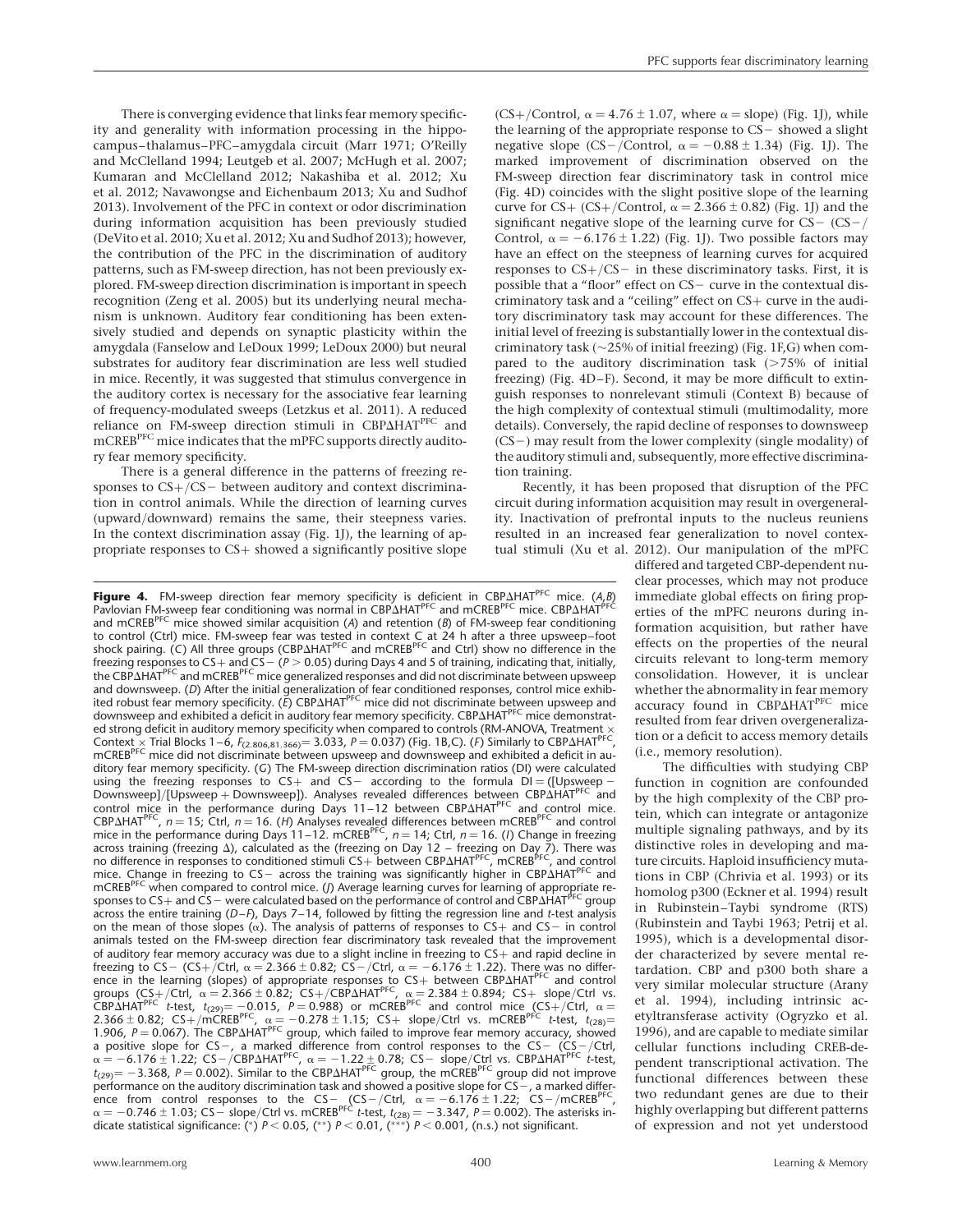functional specificity. Prenatal lethality in CBP knockout mice demonstrates an essential role of this gene in embryogenesis (Yao et al. 1998). CBP hemizygote or CBP mutations targeted to excitatory forebrain neurons using CamKIIa promoter driven expression, such as conditional knockout or transgenic mice expressing dominant negative variants, display specific deficits in long-term memory but not in short-term memory suggesting that CBP function may support long-term memory encoding. However, these results are not consistent across all CBP mutant strains. In one study, CamKIIa-dependent conditional knockout of CBP targeted to excitatory neurons during postnatal brain development resulted in deficient short-term memory (Chen et al. 2010). Although CamKIIa gene product levels are low during early phases of brain development, a large increase in the expression is usually observed between postnatal days 10 to 30 (Sugiura and Yamauchi 1992; Kojima et al. 1997) coinciding with postnatal brain development. Since the developmental time of CBP conditional deletion was not reported in this study, one cannot eliminate developmental confounds underlying the behavioral phenotype. Thus, it is difficult to dissociate between developmental defects, developmental compensatory effects, and acute deficits in mutant mice with CBP hypofunction during critical periods of postnatal brain development. However, when manipulation of CBP activity is performed in the adult brain, data consistently implicate CBP acetyltransferase function in neural epigenetic signaling underlying long-term synaptic plasticity and long-term memory consolidation (Korzus et al. 2004; Barrett et al. 2011; Maddox et al. 2013). In addition, testing of CamKIIa positive cell-restricted and adult mice induced CBP knockout mice indicated that environment-induced adult neurogenesis is extrinsically regulated by CBP function in mature hippocampal granule cells (Lopez-Atalaya et al. 2011). Considering that adult neurogenesis in the hippocampus constitutes an adaptive mechanism to optimally encode contextual information important for memory resolution (Aimone et al. 2011; Sahay et al. 2011) and CBP mutant demonstrates deficiency in spatial discrimination (Lopez-Atalaya et al. 2011) it is likely that CBP is also involved in adult neurogenesis-dependent long-term encoding of contextual information. However, in CBP $\Delta$ HAT<sup>PFC</sup> or mCREB<sup>PFC</sup> mice hypofunction was targeted to the mPFC and it is unlikely that this manipulation would have an effect on adult neurogenesis in the hippocampus.

How can CBP enzymatic activity regulate neural function? The regulation of gene expression requires not only an activation of transcription factors but also the recruitment of multifunctional coactivators that are independently regulated and directly involved in the chromatin remodeling underlying epigenetic regulatory mechanisms (Rosenfeld and Glass 2001). For example, recent work demonstrated the importance of chromatin remodeling factors like the SWI/SNF complex in neuronal function underlying memory (Vogel-Ciernia et al. 2013). While CBP's function as a platform to recruit other required coactivators appears to be indispensable for CREB-dependent transcription, the recruitment for lysine acetyltransferase activity is transcription unit specific and may depend on the structure of chromatin at a specific locus and/or a specific cell type (Puri et al. 1997; Korzus et al. 1998). Changes in histone acetylation are predictive for gene expression (Allfrey et al. 1964; Pogo et al. 1966). The concordance between the histone acetylation and transcription levels increases over time and the positive correlation between both has been confirmed in genome-wide studies (Kurdistani and Grunstein 2003; Karlic et al. 2010; Markowetz et al. 2010). It is important to emphasize that these are correlations only and that causal relationships between histone modification and gene expression in the brain in vivo will require additional investigation. In addition, a number of nonhistone proteins have been identified as substrates for CBP (Kouzarides 2000; Sterner and Berger 2000; Yang 2004; Glozak et al. 2005; Kimura et al. 2005) including CREB (Lu et al. 2003). Regardless of the uncertainty of the CBP's acetyltransferase critical target(s), genetic and pharmacological studies have indicated that hypofunction of CBP's acetyltransferase activity interferes with mechanisms that support memory consolidation and reconsolidation in brain neural networks (Korzus et al. 2004; Maddox et al. 2013). Current data indicate that the acquisition fear memory accuracy involves CBP-dependent mechanism within mPFC circuitry.

Thus, locomotor activity, anxiety-related responses, and fear conditioning were normal in  $CBP\Delta H\overline{AT}^{PFC}$  mice, yet these mutant mice showed a strong deficit in fear memory accuracy in both contextual and auditory discrimination assays. Both context and auditory fear discrimination tasks required temporal integration because the animals learned subtle differences between relevant and nonrelevant stimuli over many days with a single exposure to both  $CS+$  and  $CS-$  per day. Inhibition of a component of neural signaling immediately upstream of CBP by a direct blockade of CREB ability to recruit CBP to the target promoter in the mPFC produced identical effects as CBP $\Delta$ HAT on the capability of mice to learn the distinction between auditory stimuli. Thus, impairment of either component of CREB/CBP-dependent signaling (CREB phosphorylation or CBP's acetyltransferase activity) within the mPFC circuitry resulted in a deficit in auditory fear memory specificity indicating that the mPFC circuitry supports the disambiguation of auditory fear signals.

How CBP and CREB control memory accuracy in the mPFC is unclear. Both CBP and especially CREB have been implicated in long-term plasticity and memory consolidation in Aplysia, Drosophila, and mice. Thus it is possible that long-term coding within mPFC network involving LTP-mediated modification of prefrontal circuits is critical during contextual and auditory fear discrimination. This type of plasticity in the mPFC might be required to extinguish  $CS$  - responses, which would be consistent with the recognized role of the mPFC in fear memory extinction. In addition, CREB has been strongly implicated in adaptive alteration of neuronal excitability and memory allocation (Rogerson et al. 2014) and it is possible that CBP may mediate CREB-dependent changes in neuronal excitability.

There is converging evidence that links contextual fear memory specificity and generality with information processing in the hippocampus–thalamus–PFC–amygdala circuit (Marr 1971; O'Reilly and McClelland 1994; Leutgeb et al. 2007; McHugh et al. 2007; Kumaran and McClelland 2012; Nakashiba et al. 2012; Xu et al. 2012; Navawongse and Eichenbaum 2013; Xu and Sudhof 2013). Our findings are consistent with the conclusions reported by DeVito et al. (2010), who suggested that the mPFC circuit was critical for the acquisition of overlapping odor discrimination problems. Thus, the present findings of the critical role of the mPFC in auditory and context discrimination provide further evidence for the high integration-dependent disambiguation function of the mPFC because similar contexts (or up/down FM-sweeps) were both presented during multiple day training consisting of discontiguous episodes before the animals acquired the ability to properly respond to these signals. These data indicate that certain types of prefrontal dysfunction are likely to contribute to overgeneralized fear, a clinical condition present in anxiety related disorders such as PTSD.

# Materials and Methods

## **Subjects**

C57BL/6J mice were used for all experiments. Prior to any procedure, the mice are weaned at postnatal day 21, housed four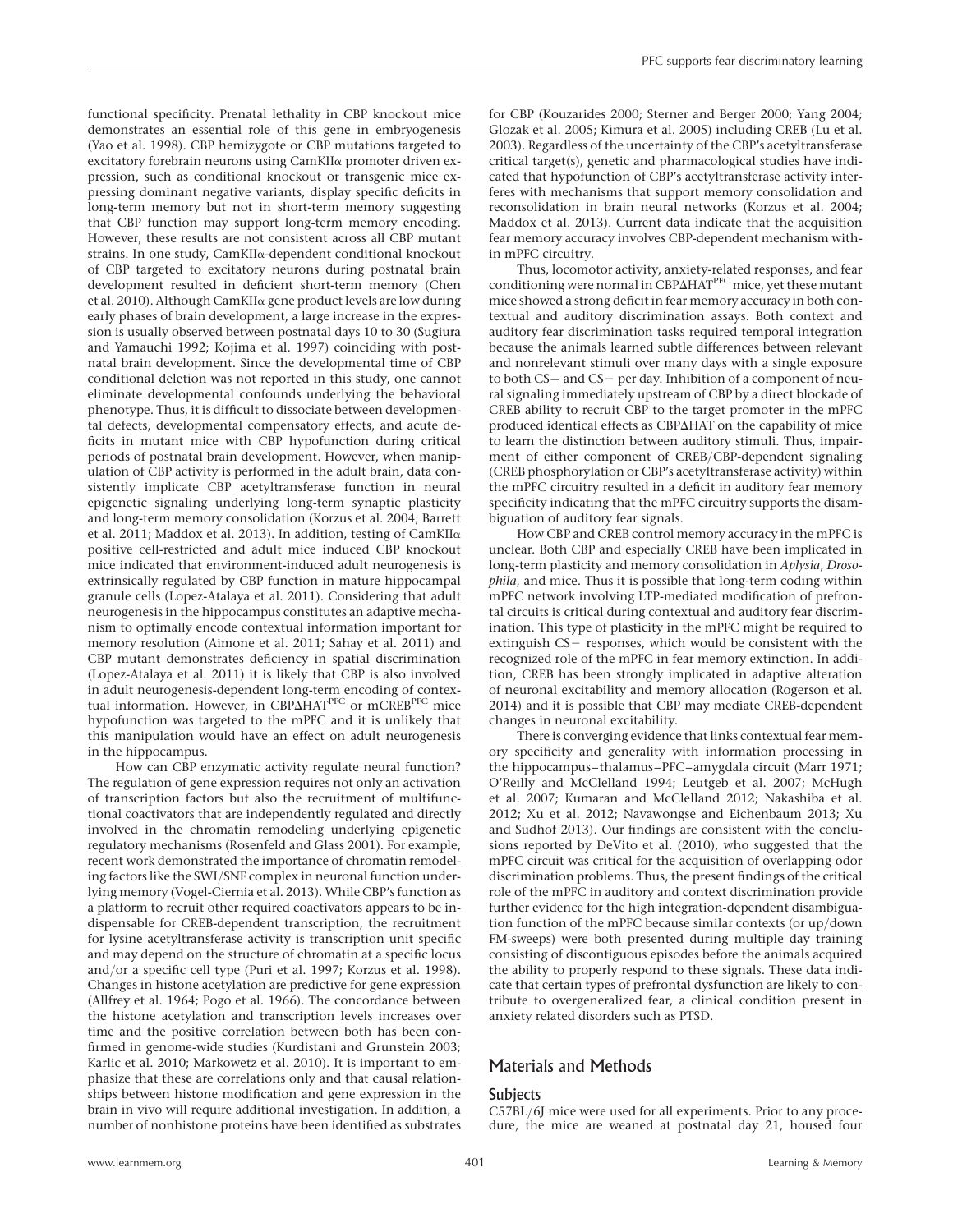animals to a cage with same-sex littermates, maintained on a 12-h light–dark cycle, and had ad libitum access to food and water. Autoclaved bedding was changed every week. All procedures were approved by the UC Riverside Institutional Animal Care and Use Committee in accordance with the NIH guidelines for the care and use of laboratory mice.

## **Surgery**

The injection protocol has been previously described by Cetin et al. (2006). In this study, 2- to 4-mo-old mice were individually housed and weighed to determine the appropriate drug ratios to use. Atropine was injected to help with breathing (0.02 mg/kg body weight). The mice were then placed into an isoflurane chamber to induce anesthesia, mounted in a heated stereotaxic apparatus, and supplied with a constant flow of isoflurane/oxygen mix. The scalp was shaved and sanitized with 70% ethanol. The ear bars, bite bar, and nose clamp were adjusted to firmly hold the head in place. A midline incision was made on the scalp, and surgical hooks were placed to keep the skull exposed. Sterile PBS was added as needed to prevent the skull from drying. The head was leveled by comparing bregma and lambda coordinates until they were equivalent. Injection sites were calculated based on bregma coordinates, and a dental drill was used to thin the skull over the injection site. A 27G needle was then used to remove the thinned bone. A 5- $\mu$ L calibrated glass micropipette (8-mm ta $per, 8$ - $\mu$ m internal tip diameter) was fitted with a plastic tube connected to a 10-mL syringe and lowered onto a square of Parafilm containing a  $4-\mu L$  drop of virus. The syringe was aspirated to fill the micropipette with solution before moving it to the injection site. The micropipette was slowly lowered to the proper stereotaxic coordinates and pressure was applied to the syringe to inject  $1 \mu$ L of solution at a rate of 50 nL/min. After the total volume was injected, the micropipette was withdrawn slowly to avoid backflow, and the injection site was cleaned with sterile cotton swabs. The skin was sutured, and antibiotic was applied to the scalp. Lidocaine was subcutaneously injected near the site followed by an intraperitoneal injection of sterile PBS (30 mL/kg body weight) to prevent dehydration. The mouse was kept warm by placing its cage on a heated plate and injected with buprenorphine (0.05 mg/ kg) for pain relief. On post-surgical Days  $\hat{1}$  and  $\hat{2}$ , the mouse received subcutaneous injections of meloxicam (1 mg/kg) to relieve pain. Animals were monitored for any signs of distress or inflammation for 3 d after surgery. Behavioral experiments were initiated 3 d after surgery. The infralimbic and prelimbic cortices were targeted at the following stereotaxic coordinates: bregma, AP 1.8,  $ML \pm 0.4$ , DV 1.4.

## Viruses

Surgical procedures were standardized to minimize the variability of HSV virus injections, using the same stereotaxic coordinates for the mPFC and the same amount of HSV injected into the mPFC for all mice. CBPAHAT or mCREB and/or EGFP were cloned into the HSV amplicon and packaged using a replication-defective helper virus as previously described (Lim and Neve 2001; Neve and Lim 2001). The viruses (HSV/CMV-CBPAHAT-IRES2-EGFP, HSV/CMV-EGFP, and HSV/mCREB-EGFP) were prepared by Dr. Rachael Neve (MIT, Viral Core Facility). The average titer of the recombinant virus stocks was typically  $4.0 \times 10^7$  infectious units/ mL. HSV viruses are effectively expressed in neurons in the PFC. The CBP $\Delta$ HAT mutant, a dominant-negative inhibitor of CBPdependent histone acetylation, harbors a substitution mutation<br>of two conserved residues (Tyr<sup>1540</sup>/Phe<sup>1541</sup> to Ala<sup>1540</sup>/Ala<sup>1541</sup>) in the acetyl CoA binding domain (Korzus et al. 1998). It has been also demonstrated that CBP $\Delta$ HAT lacks histone acetyltransferase activity (Korzus et al. 2004) and blocks c-fos expression in neurons (Korzus et al. 2004). The dominant negative CREB mutant (mCREB) carries substitution mutation Ser $^{133}$  to Ala<sup>133</sup>. Previous studies indicate that mCREB decreased CREB function and blocked neuronal CREB dependent gene expression (Gonzalez et al. 1989; Chrivia et al. 1993; Barrot et al. 2002; Olson et al. 2005).

#### Behavioral assays

All behavioral experiments were performed under blind conditions.

## Fear conditioning

Fear conditioning was performed as previously described (Korzus et al. 2004). Fear conditioning training was performed in the fear conditioning box from Coulburn Instruments Inc. After being handled, individual mice were exposed to context A. Context A was the unmodified fear conditioning box, which was placed inside a sound attenuated chamber with the house light and house fan turned on. Performance was scored by measuring freezing behavior, the complete absence of movement (Fanselow 1980). Freezing was scored and analyzed automatically by a Video-based system (Freeze Frame software ActiMetrics Inc.). Video was recorded at 30 frames/sec. The Freeze Frame software calculated a difference between consecutive frames by comparing gray scale value for each pixel in frame. Freezing was defined based on experimenter observations and set as subthreshold activity for longer than 1 sec. Freezing was expressed as a % Freezing, which was calculated as a percent of freezing time per total time spent in the testing chamber. The chamber was cleaned in between trials with Quatricide, 70% ethanol, and distilled water.

Contextual fear conditioning. Mice were trained in a standard fear conditioning chamber (Coulburn Instruments Inc.). The individual mice were exposed to context A for 180 sec and received a 0.75-mA, 2-sec foot shock (context A–foot shock pairing). The animals were then left for another 180 sec inside the chamber. For the memory retention test, the mice were placed back into the training chamber for 180 sec. Freezing was scored and analyzed automatically as described above.

Cued fear conditioning. Mice were trained in a standard fear conditioning chamber (Coulburn Instruments Inc.). After a 3-min baseline period, one, two, or three 20-sec tones (2800 Hz, 75 dB) were played and a shock (0.75 mA, 2 sec) was delivered during the final 2 sec of the tone. Twenty-four hours later, mice were placed in a novel enclosure and, after a 3-min baseline exposure, a series of three tones identical to that given in the training session was played. Freezing was scored and analyzed automatically as described above.

Context discrimination. The context discrimination assay was preformed similarly as previously described (Lovelace et al. 2014). After being handled, individual mice were exposed to context A 1 d before training. The protocol included 14 d of training, which was divided into three phases: initial training phase, generalization test, and discrimination phase (Fig. 1D). During the initial training phase (Day 1), mice were placed in the context A for 180 sec followed by a single foot shock (arrow) and left for another 60 sec inside the chamber. Context  $A (CS+)$ was the unmodified fear conditioning box (Coulburn Instruments Inc.), which was placed inside a sound attenuated chamber with the house light and house fan on. The chamber was cleaned with Quatricide, 70% ethanol, and distilled water. For generalization test and during discrimination phase, the individual mice were exposed to Context A for 180 sec and received a 0.75-mA, 2-sec foot shock, and left for another 60 sec inside the chamber. Four hours later, the mice were exposed to the similar Context B  $(CS-)$  for 242 sec and received no foot shock. Context A and B were similar but not the same. Context B was the modified fear conditioning chamber, with angular wall inserts, house fan off, and scented with Simple Green. Thus animals were exposed to CS+ 13 times before the final test. The order of exposure to different contexts was counter balanced. Additionally, the context cues themselves were counter balanced within each group in order to isolate the effect of the CS+.

Auditory discrimination. The auditory discrimination task is divided into three phases: initial training phase, generalization test, and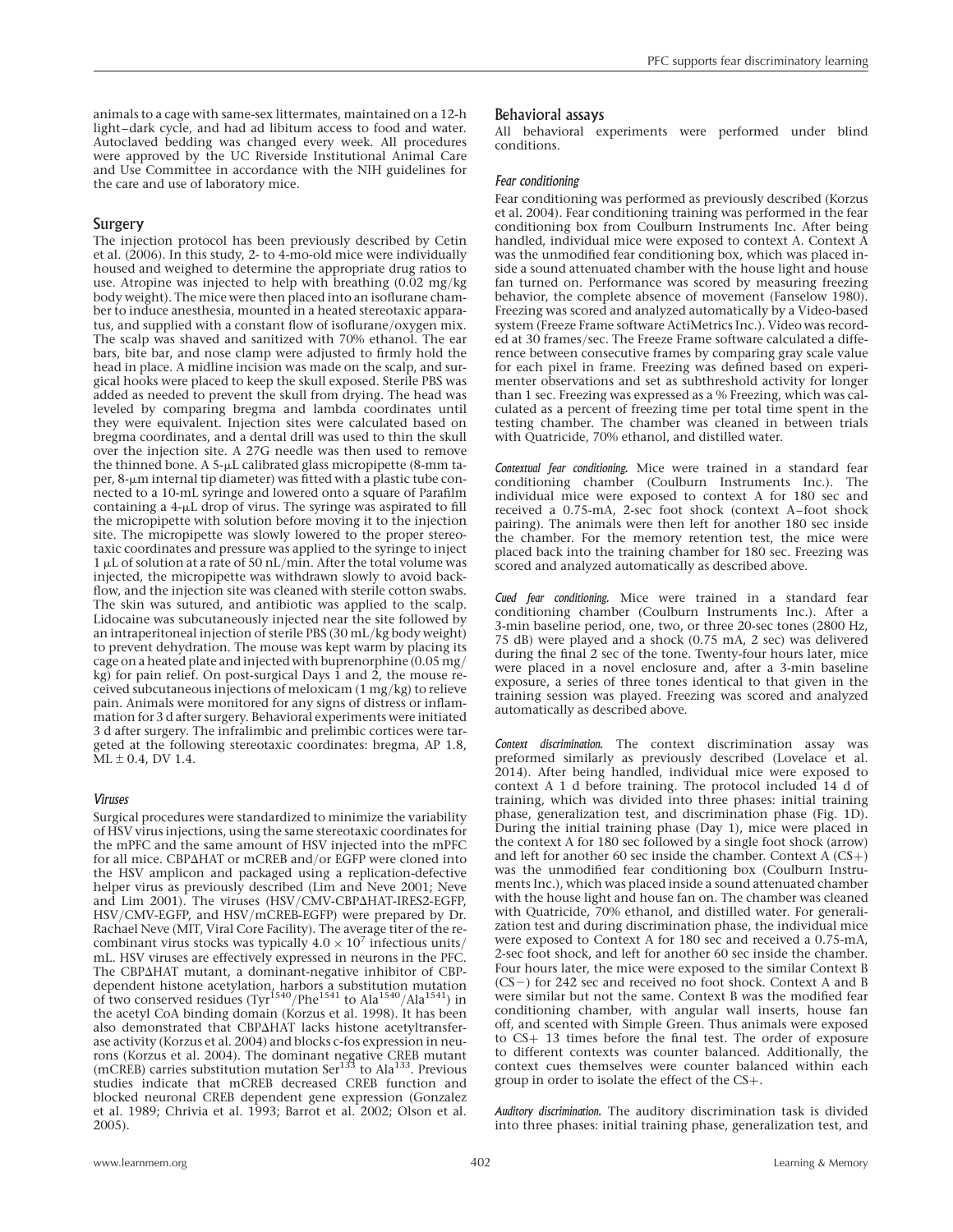discrimination phase (Fig. 3). The conditioned stimuli (CS) for auditory fear conditioning were 20-sec trains of frequency modulated (FM)-sweeps for a 400-msec duration, logarithmically modulated between 2 and 13 kHz (upsweep) or 13 and 2 kHz (downsweep) delivered at 1 Hz at 75 dB. After habituation, the CS+ was paired with a foot shock (2 sec, 0.75 mA). The onset of the US coincided with the onset of the last sweep for the CS. For fear conditioning acquisition (Days 1–3; initial training phase), the animals were presented with a single US–CS pairing per day. The FM-sweep Fear Retrieval (Day 4) and Generalization (Days 4–5) were tested (freezing to  $3 \times CS$  for 30 sec followed by  $3 \times 30$ -sec CS+ without US; 3-min baseline and 3-min ITI) in context C, which significantly differed from the training chamber (context A). The discrimination phase of FM-sweep direction discrimination training was performed over three sessions a day for 6 d (Days  $7-12$ ): Session 1 was the performance test, Session 2 was the presentation to  $1 \times UC-CS+$  pairing after a 3-min baseline, and Session 3 was the presentation to the US–  $CS-$  pairing after a 3-min baseline. The  $CS+$  and  $CS-$  were counterbalanced such that half of the CS+ group was upsweep and the other half of CS+ was downsweep.

Open-field test. A  $17'' \times 17'' \times 12''$  clear Plexiglas arena with a white acrylic floor was used for the open-field test. The arena was placed in a sound attenuated chamber with a ceiling mounted camera and a dim light. After sanitizing the arena with Quatricide, 70% EtOH, and distilled water, the mice were individually placed inside the chamber and allowed to explore for 15 min before being returned to their home cage. Videos are analyzed offline using behavioral analysis software (CleverSys, Inc.) to quantify the level of anxiety and locomotion.

## Histology

Mice were anesthetized using Nembutal (200 mg/kg, i.p. injection) and transcardially perfused first with PBS and then 4% PFA. The extracted brain was soaked in 4% PFA overnight and then transferred to PBS until histological sectioning. In this study,  $100$ - $\mu$ m-thick sections of the mPFC were obtained using a Compresstome VF-300 (Precisionary Instr.) and placed in a 24-well plate for free-floating immunohistochemistry (IHC) according to a previously described protocol (Korzus et al. 2004). The sections are washed three times for 10 min in a wash buffer (PBS, 0.3% Triton X-100, 0.02% NaN2) followed by a 1-h incubation in blocking buffer (5% normal goat serum in washing buffer), followed by a 10-min incubation in the wash buffer. The sections were incubated overnight at 4C<sup>°</sup> with primary antibodies:<br>anti-NauN (Millipere, 1:2000), shielten, anti-CEP (Melecular anti-NeuN (Millipore, 1:2000), chicken anti-GFP (Molecular Probes, 1:1000), anti-acetyl-Histone H3 (Millipore, 1:2000), or anti-acetyl-Histone H4 (Millipore, 1:2000). After three washes with the wash buffer, the sections were incubated with secondary antibodies (Alexa647-goat anti-mouse IgG, Alexa488-goat antichicken IgG, Alexa647-goat anti-rabbit IgG; Molecular Probes, 1:1000), in blocking buffer for 4 h at room temperature. The sections were washed again three times with the wash buffer before mounting for viewing. Negative control slices were performed for each row of the well plate, undergoing the same IHC procedure in addition to receiving primary antibodies. After immunostaining, the tissue was mounted directly onto glass slides, covered, and sealed with nail polish before imaging.

## Imaging

The slides were placed on the stage of an Olympus FV1000 laser scanning confocal microscope controlled using the FluoView software. GFP and Alexa-647 were imaged using 473-nm and 647-nm lasers, respectively. The background fluorescence was measured and subtracted for each image. The fluorescence intensity was compared to the negative control slices, which did not receive any primary antibodies. Immunostained tissue was analyzed using a semiautomatic laser scanning confocal microscope (Olympus FV1000) controlled by the FluoView software. Multiple brain sections were imaged using identical microscope

settings. Eighty-micrometer z-stacks were obtained from the PL region in the mPFC, and region of interest (ROI) analysis was used for quantification. The background fluorescence was measured for each image and then subtracted. The intensity quantification was performed using the FluoView Olympus software and NIH Image J.

## Histone acetylation assay

Individual mice were trained on a fear conditioning paradigm in which they were presented with a 20-sec auditory stimulus followed immediately by a 2-sec foot shock (0.75-mA intensity). The auditory stimulus is the same as used for behavioral training in which logarithmically modulated upward (2–13 kHz) frequency-modulated sweeps are presented in 400-msec bouts at a 1-Hz frequency for a total duration of 20 sec. Three minutes after the foot shock, mice were placed in their home cage for 25 min undisturbed. Immunohistology and imaging were performed as described above. The region of interest  $(ROI)$  was a 5- $\mu$ m circle placed on cells expressing GFP within cortical layer 2/3 in mPFC and fluorescence corresponding to acetylated histone H3 or H4 was measured from randomly selected 50–60 cells per hemisphere. The fluorescence intensity quantification was performed on original images by the use of Olympus Fluoview software.

## Data analysis

The experimenters were blind to the group conditions. Data are expressed as the means  $\pm$  SEM. N indicates number of animals unless stated otherwise. Statistical analysis was performed using Excel (Microsoft Inc.) or SPSS (IBM Inc.). The Student's t-test or ANOVA was used for statistical comparisons. Pearson's correlation (r) was used as an effect size. In cases where the repeated measures ANOVA (RM-ANOVA) was utilized and assumptions of sphericity were violated (via Mauchly's Test), the analysis was performed using the Greenhouse–Geisser correction. Where applicable, post hoc analysis with Bonferroni correction was performed for multiple comparisons, which allows for substantially conservative control of the error rate. A  $P < 0.05$  was considered statistically significant. The asterisks indicate statistical significance:  $(*) P < 0.05$ , (\*\*)  $P < 0.01$ , (\*\*\*)  $P < 0.001$ , (n.s.) not significant.

# Acknowledgments

This work was supported by the National Institutes of Health/ National Institute of Mental Health grant MH086078 (to E.K.), a Ford Fellowship (to P.A.V.), and the Canadian Institutes of Health Research grant MOP-74650 (to S.A.J.). We thank A. Bana, A. Hiroto, and C.L. Hughes for their technical assistance.

# References

- Aimone JB, Deng W, Gage FH. 2011. Resolving new memories: a critical look at the dentate gyrus, adult neurogenesis, and pattern separation. Neuron **70:** 589-596.
- Akirav I, Khatsrinov V, Vouimba RM, Merhav M, Ferreira G, Rosenblum K, Maroun M. 2006. Extinction of conditioned taste aversion depends on functional protein synthesis but not on NMDA receptor activation in the ventromedial prefrontal cortex. Learn Mem 13: 254-258.
- Alarcon JM, Malleret G, Touzani K, Vronskaya S, Ishii S, Kandel ER, Barco A. 2004. Chromatin acetylation, memory, and LTP are impaired in  $CBP+/-$  mice: a model for the cognitive deficit in Rubinstein–Taybi syndrome and its amelioration. Neuron 42: 947-959.
- Allfrey VG, Faulkner R, Mirsky AE. 1964. Acetylation and methylation of histones and their possible role in the regulation of RNA synthesis. Proc Natl Acad Sci 51: 786-794.
- Arany Z, Sellers WR, Livingston DM, Eckner R. 1994. E1A-associated p300 and CREB-associated CBP belong to a conserved family of coactivators. Cell 77: 799–800.
- Bannister AJ, Kouzarides T. 1996. The CBP co-activator is a histone acetyltransferase. Nature 384: 641–643.
- Barrett RM, Malvaez M, Kramar E, Matheos DP, Arrizon A, Cabrera SM, Lynch G, Greene RW, Wood MA. 2011. Hippocampal focal knockout of CBP affects specific histone modifications, long-term potentiation, and long-term memory. Neuropsychopharmacology 36: 1545-1556.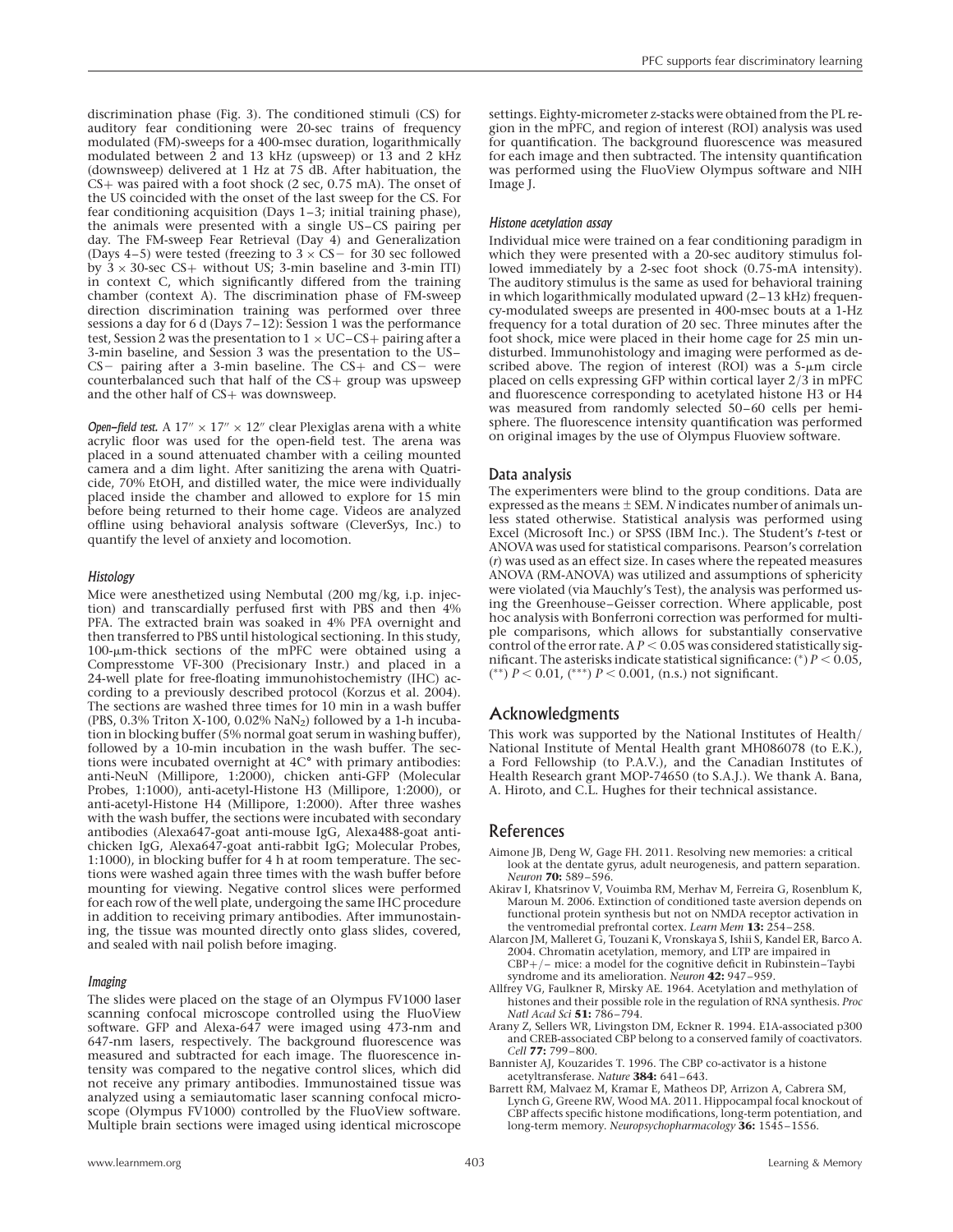- Barrot M, Olivier JD, Perrotti LI, DiLeone RJ, Berton O, Eisch AJ, Impey S, Storm DR, Neve RL, Yin JC, et al. 2002. CREB activity in the nucleus accumbens shell controls gating of behavioral responses to emotional stimuli. Proc Natl Acad Sci 99: 11435-11440.
- Blumenfeld RS, Ranganath C. 2007. Prefrontal cortex and long-term memory encoding: an integrative review of findings from neuropsychology and neuroimaging. Neuroscientist 13: 280–291.
- Bourtchuladze R, Frenguelli B, Blendy J, Cioffi D, Schutz G, Silva AJ. 1994. Deficient long-term memory in mice with a targeted mutation of the cAMP-responsive element-binding protein. Cell 79: 59-68.
- Cetin A, Komai S, Eliava M, Seeburg PH, Osten P. 2006. Stereotaxic gene delivery in the rodent brain. Nat Protoc 1: 3166–3173.
- Chen G, Zou X, Watanabe H, van Deursen JM, Shen J. 2010. CREB binding protein is required for both short-term and long-term memory formation. *J Neurosci* 30: 13066-13077
- Chrivia JC, Kwok RP, Lamb N, Hagiwara M, Montminy MR, Goodman RH. 1993. Phosphorylated CREB binds specifically to the nuclear protein CBP. Nature 365: 855–859.
- Dash PK, Hochner B, Kandel ER. 1990. Injection of the cAMP-responsive element into the nucleus of Aplysia sensory neurons blocks long-term facilitation. Nature 345:  $718 - 721$ .
- DeVito LM, Lykken C, Kanter BR, Eichenbaum H. 2010. Prefrontal cortex: role in acquisition of overlapping associations and transitive inference. Learn Mem 17: 161–167.
- Eckner R, Ewen ME, Newsome D, Gerdes M, DeCaprio JA, Lawrence JB, Livingston DM. 1994. Molecular cloning and functional analysis of the adenovirus E1A-associated 300-kD protein (p300) reveals a protein with properties of a transcriptional adaptor. Genes Dev 8: 869–884.
- Fanselow MS. 1980. Conditioned and unconditional components of post-shock freezing. Pavlov J Biol Sci 15: 177–182.
- Fanselow MS, LeDoux JE. 1999. Why we think plasticity underlying Pavlovian fear conditioning occurs in the basolateral amygdala. Neuron 23: 229–232.
- Glozak MA, Sengupta N, Zhang X, Seto E. 2005. Acetylation and deacetylation of non-histone proteins. Gene 363: 15-23.
- Gonzalez GA, Yamamoto KK, Fischer WH, Karr D, Menzel P, Biggs W III, Vale WW, Montminy MR. 1989. A cluster of phosphorylation sites on the cyclic AMP-regulated nuclear factor CREB predicted by its sequence. Nature 337: 749-752.
- Gu W, Roeder RG. 1997. Activation of p53 sequence-specific DNA binding by acetylation of the p53  $\dot$ C-terminal domain. Cell 90: 595–606.
- Guan Z, Giustetto M, Lomvardas S, Kim JH, Miniaci MC, Schwartz JH, Thanos D, Kandel ER. 2002. Integration of long-term-memory-related synaptic plasticity involves bidirectional regulation of gene expression and chromatin structure. Cell 111: 483–493.
- Hirsch JC, Crepel F. 1992. Postsynaptic calcium is necessary for the induction of LTP and LTD of monosynaptic EPSPs in prefrontal<br>neurons: an in vitro study in the rat. *Synapse* **10:** 173–175.
- Izaki Y, Takita M, Nomura M. 2002. Local properties of CA1 region in hippocampo-prefrontal synaptic plasticity in rats. Neuroreport 13:  $469 - 472.$
- Josselyn SA, Shi C, Carlezon WA Jr, Neve RL, Nestler EJ, Davis M. 2001. Long-term memory is facilitated by cAMP response element-binding
- protein overexpression in the amygdala. *J Neurosci* **21:** 2404–2412.<br>Karlic R, Chung HR, Lasserre J, Vlahovicek K, Vingron M. 2010. Histone modification levels are predictive for gene expression. Proc Natl Acad Sci 107: 2926–2931.
- Kawashima H, Izaki Y, Grace AA, Takita M. 2006. Cooperativity between hippocampal-prefrontal short-term plasticity through associative long-term potentiation. Brain Res 1109: 37–44.
- Kesner RP, Rogers J. 2004. An analysis of independence and interactions of brain substrates that subserve multiple attributes, memory systems, and underlying processes. Neurobiol Learn Mem 82: 199-215.
- Kida S, Josselyn SA, de Ortiz SP, Kogan JH, Chevere I, Masushige S, Silva AJ. 2002. CREB required for the stability of new and reactivated fear memories. Nat Neurosci 5: 348-355.
- Kimura A, Matsubara K, Horikoshi M. 2005. A decade of histone acetylation: marking eukaryotic chromosomes with specific codes. J Biochem 138: 647-662.
- Kojima N, Wang J, Mansuy IM, Grant SG, Mayford M, Kandel ER. 1997. Rescuing impairment of long-term potentiation in fyn-deficient mice by introducing Fyn transgene. Proc Natl Acad Sci 94: 4761–4765.
- Korzus E, Torchia J, Rose DW, Xu L, Kurokawa R, McInerney EM, Mullen TM, Glass CK, Rosenfeld MG. 1998. Transcription factor-specific requirements for coactivators and their acetyltransferase functions. Science 279: 703–707.
- Korzus E, Rosenfeld MG, Mayford M. 2004. CBP histone acetyltransferase activity is a critical component of memory consolidation. Neuron 42: 961–972.
- Kouzarides T. 2000. Acetylation: a regulatory modification to rival phosphorylation? EMBO  $J$  19: 1176-1179.
- Kumaran D, McClelland JL. 2012. Generalization through the recurrent interaction of episodic memories: a model of the hippocampal system. Psychol Rev 119: 573-616.
- Kurdistani SK, Grunstein M. 2003. Histone acetylation and deacetylation in yeast. Nat Rev Mol Cell Biol 4: 276–284.
- LeDoux JE. 2000. Emotion circuits in the brain. Annu Rev Neurosci 23: 155–184.
- Letzkus JJ, Wolff SB, Meyer EM, Tovote P, Courtin J, Herry C, Luthi A. 2011. A disinhibitory microcircuit for associative fear learning in the auditory cortex. Nature 480: 331–335.
- Leutgeb JK, Leutgeb S, Moser MB, Moser EI. 2007. Pattern separation in the dentate gyrus and CA3 of the hippocampus. Science 315: 961-966.
- Lim F, Neve RL. 2001. Generation of high-titer defective HSV-1 vectors. Curr Protoc Neurosci Chapter 4: Unit 4 13.
- Lopez-Atalaya JP, Ciccarelli A, Viosca J, Valor LM, Jimenez-Minchan M, Canals S, Giustetto M, Barco A. 2011. CBP is required for environmental enrichment-induced neurogenesis and cognitive enhancement. EMBO J 30: 4287–4298.
- Lovelace JW, Vieira PA, Corches A, Mackie K, Korzus E. 2014. Impaired fear memory specificity associated with deficient endocannabinoiddependent long-term plasticity. Neuropsychopharmacology 39: 1685–1693.
- Lu Q, Hutchins AE, Doyle CM, Lundblad JR, Kwok RP. 2003. Acetylation of cAMP-responsive element-binding protein (CREB) by CREB-binding protein enhances CREB-dependent transcription. J Biol Chem 278: 15727–15734.
- Maddox SA, Watts CS, Schafe GE. 2013. p300/CBP histone acetyltransferase activity is required for newly acquired and reactivated fear memories in the lateral amygdala. Learn Mem 20: 109-119.
- Mahan AL, Ressler KJ. 2012. Fear conditioning, synaptic plasticity and the amygdala: implications for posttraumatic stress disorder. Trends Neurosci 35: 24–35.
- Markowetz F, Mulder KW, Airoldi EM, Lemischka IR, Troyanskaya OG. 2010. Mapping dynamic histone acetylation patterns to gene expression in nanog-depleted murine embryonic stem cells. PLoS Comput Biol 6: e1001034.
- Maroun M, Richter-Levin G. 2003. Exposure to acute stress blocks the induction of long-term potentiation of the amygdala-prefrontal cortex pathway in vivo. J Neurosci 23: 4406-4409.
- Marr D. 1971. Simple memory: a theory for archicortex. Philos Trans R Soc Lond B Biol Sci 262: 23-81.
- McHugh TJ, Jones MW, Quinn JJ, Balthasar N, Coppari R, Elmquist JK, Lowell BB, Fanselow MS, Wilson MA, Tonegawa S. 2007. Dentate gyrus NMDA receptors mediate rapid pattern separation in the hippocampal network. Science 317: 94-99
- Morris SH, Knevett S, Lerner EG, Bindman LJ. 1999. Group I mGluR agonist DHPG facilitates the induction of LTP in rat prelimbic cortex in vitro. J Neurophysiol 82: 1927–1933.
- Nakashiba T, Cushman JD, Pelkey KA, Renaudineau S, Buhl DL, McHugh TJ, Rodriguez Barrera V, Chittajallu R, Iwamoto KS, McBain CJ, et al. 2012. Young dentate granule cells mediate pattern separation,<br>whereas old granule cells facilitate pattern completion. *Cell* **149:** 188–201.
- Navawongse R, Eichenbaum H. 2013. Distinct pathways for rule-based retrieval and spatial mapping of memory representations in<br>hippocampal neurons. *J Neurosci* **33:** 1002–1013.
- Neve RL, Lim F. 2001. Overview of gene delivery into cells using<br>HSV-1-based vectors. *Curr Protoc Neurosci* **Chapter 4:** Unit 4 12.
- Ogryzko VV, Schiltz RL, Russanova V, Howard BH, Nakatani Y. 1996. The transcriptional coactivators p300 and CBP are histone acetyltransferases. Cell 87: 953-959.
- Olson VG, Zabetian CP, Bolanos CA, Edwards S, Barrot M, Eisch AJ, Hughes T, Self DW, Neve RL, Nestler EJ. 2005. Regulation of drug reward by cAMP response element-binding protein: evidence for two functionally distinct subregions of the ventral tegmental area. J Neurosci 25: 5553–5562.
- O'Reilly RC, McClelland JL. 1994. Hippocampal conjunctive encoding, storage, and recall: avoiding a trade-off. Hippocampus 4: 661–682.
- Paxinos G, Franklin KBJ. 2001. The mouse brain in stereotaxic coordinates. Academic Press, San Diego, CA.
- Peixoto L, Abel T. 2012. The role of histone acetylation in memory formation and cognitive impairments. Neuropsychopharmacology 38: 62–76.
- Petrij F, Giles RH, Dauwerse HG, Saris JJ, Hennekam RC, Masuno M, Tommerup N, van Ommen GJ, Goodman RH, Peters DJ, et al. 1995. Rubinstein–Taybi syndrome caused by mutations in the transcriptional co-activator CBP. Nature 376: 348–351.
- Pittenger C, Huang YY, Paletzki RF, Bourtchouladze R, Scanlin H, Vronskaya S, Kandel ER. 2002. Reversible inhibition of CREB/ATF transcription factors in region CA1 of the dorsal hippocampus disrupts hippocampus-dependent spatial memory. Neuron 34: 447–462.